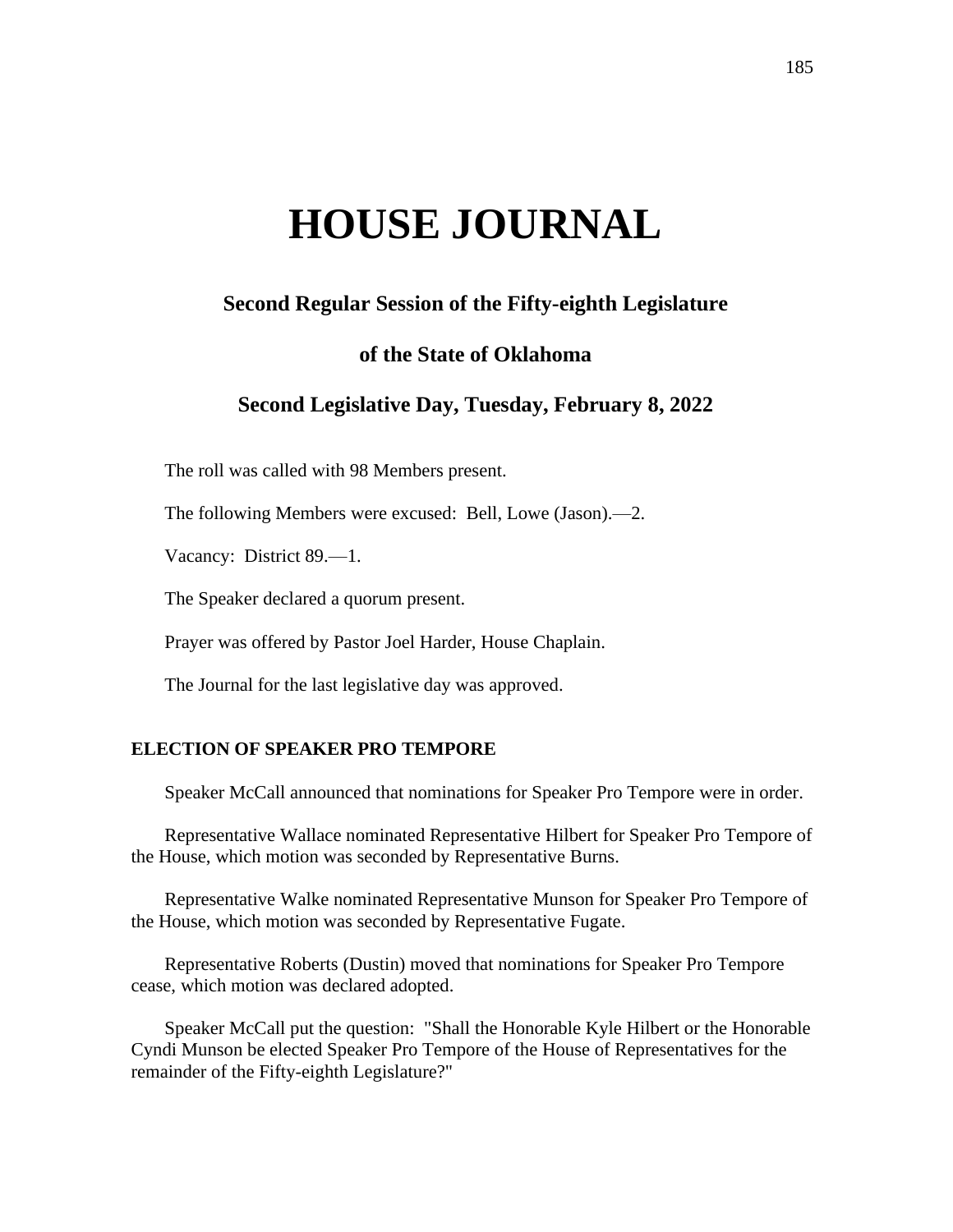The roll was ordered called and resulted as follows:

Hilbert: Baker, Bashore, Boatman, Boles, Burns, Bush, Caldwell (Chad), Caldwell (Trey), Conley, Cornwell, Crosswhite Hader, Culver, Davis, Dempsey, Dills, Dobrinski, Echols, Fetgatter, Ford, Frix, Gann, Grego, Hardin (David), Hardin (Tommy), Hasenbeck, Hilbert, Hill, Humphrey, Johns, Kannady, Kendrix, Kerbs, Lawson, Lepak, Lowe (Dick), Luttrell, Manger, Marti, Martinez, May, McBride, McDugle, McEntire, Miller, Mize, Moore, Newton, Nollan, O'Donnell, Olsen, Osburn, Pae, Patzkowsky, Pfeiffer, Phillips, Randleman, Roberts (Dustin), Roberts (Eric), Roberts (Sean), Roe, Russ, Sims, Smith, Sneed, Stark, Steagall, Stearman, Sterling, Stinson, Strom, Talley, Townley, Vancuren, Wallace, West (Josh), West (Kevin), West (Rick), West (Tammy), Williams, Wolfley, Worthen, Mr. Speaker. –82.

Munson: Bennett, Blancett, Brewer, Dollens, Fugate, Goodwin, Munson, Nichols, Provenzano, Ranson, Rosecrants, Virgin, Waldron, Walke. – 14.

Excused: Bell, Lowe (Jason), Pittman, Turner. – 4.

Vacancy: District 89.—1.

Speaker McCall declared Representative Hilbert elected Speaker Pro Tempore of the House of Representatives for the remainder of the Fifty-eighth Oklahoma Legislature and appointed Representatives Bashore, Hill, Manger and Miller to escort Speaker Pro Tempore-elect Hilbert to the rostrum where he was administered the Oath of Office as Speaker Pro Tempore by Oklahoma Supreme Court Chief Justice Richard Darby.

Speaker Pro Tempore Hilbert addressed the House.

Upon unanimous consent request of Representative Pfeiffer the remarks of Speaker Pro Tempore Hilbert were ordered printed in full as follows:

I know it is cliché to say, but it is truly an honor to have the support of my colleagues to serve in one of the two positions in this body elected by the full membership. Sincerely, thank you. When Speaker McCall asked me a year ago to make his nominating speech on the House floor, I never would've imagined I would ever be making similar calls – particularly just a year later.

Chairman Wallace, thank you for your incredibly kind words. Throughout history there have been many appropriations chairmen who have shut their Vice Chairs out of important discussions. It's job security, right? If you're the only one that knows the budget. But Chairman Wallace never did that. From Day One he included me in everything, mentored me, and valued my input. For that I will forever be grateful. Under his leadership, we have the most transparent budget process Oklahoma has ever had.

Representative Burns, thank you as well for your kind words. I greatly value our friendship. There has been more than one occasion where I've gotten a phone call past 10 p.m. from Ty, I spring out of bed so I can answer without waking my wife up and Ty says, "Hey, I didn't wake you up, did I?" Oh no, of course not, as I am rubbing my eyes open. Appreciate you my friend and we have solved a lot of the world's problems in those late-night phone calls. Just last night around 10:30 in fact, he texted me asking my middle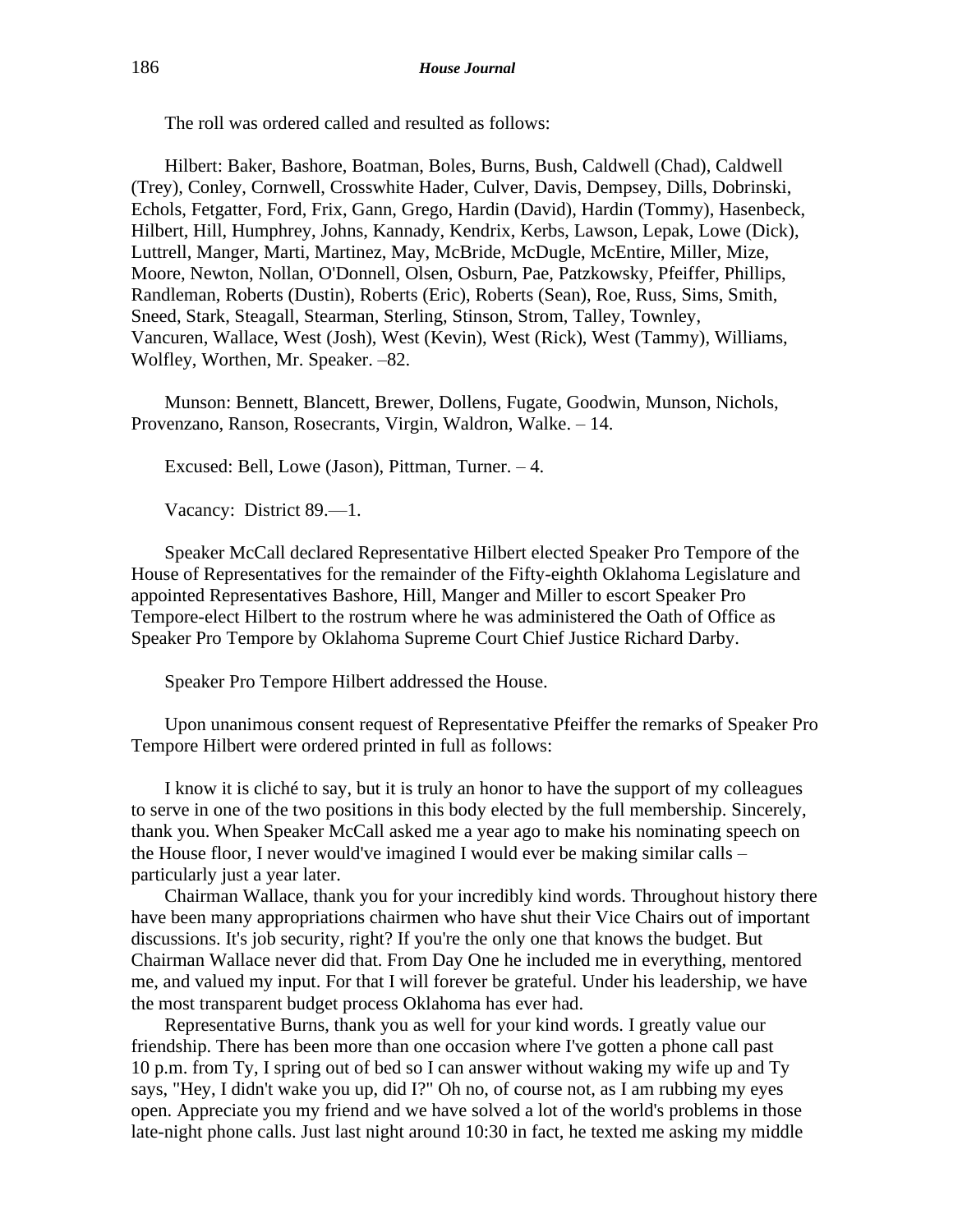name...I told him only my wife and mother use that name, but he said he was going to say it anyway.

To my parents, grandma, in-laws, brothers and my sisters-in-law, thank you for taking the time to be here today, particularly on such short notice, it means the world. To my wife Alexis – thank you for supporting me every step of the way on this crazy journey. To my colleagues, if you want a crazy year, in 2016 we got married, moved her to my hometown where she knew nobody, and also decided to run for office. Alexis, you keep our house together and are the greatest mom to Addison – I love you dear.

Members, I'll try my best to be brief...this is the House after all and not the Senate. Look around this beautiful Chamber. Take it in. Whether you're a freshman or senior member, may we never take the honor of serving our constituents in this building for granted. A lot of history has happened in this room. Some of you have helped shape history in this very room. It hasn't always had this configuration, the press haven't always been behind the podium, there were times when members kicked their feet up in the chamber while they smoked cigarettes and listened to debates, there was a time when a member let some chickens loose on this very floor to cut off debate, this very dais has had Presidents of the United States speak behind it, there were times before smart phones when a clock hung behind the dais and if it got too close to midnight (and what was supposed to be the end of a legislative day) someone would drape a cloak over the clock. Who needs rule suspensions when you can just cover the clock?

Speaking of time, the Bible in James 4:14 says, "yet you do not know what tomorrow will bring. What is your life? For you are a mist that appears for a little time and then vanishes." Which I think is a good reminder here as well. Look at the name plates of a desk behind you. It really is not all that difficult to remove them. (Not to give anyone any ideas to go around removing name plates...I really don't want my first job as Pro Tem to be leading an investigation into missing nameplates!) but just to say, our time here on earth is short, our time here in this chamber is short. May we never take it for granted.

There are a lot of challenges facing our state – healthcare workforce shortage, engineering shortage, how do we recruit and retain high quality teachers, what is our solution for broadband in under-served areas (both rural and urban)? What does our economy look like in the long run if the Feds keep printing money? What does our economy look like if they stop? How do we become the Top-10 State Governor Stitt talked about yesterday in this very spot? How do we stop the brain drain and keep the best and brightest from rural Oklahoma to stay in rural Oklahoma?

I think the answers to a lot of these questions and more can be summed up in one of my favorite quotes by President Theodore Roosevelt – "Do what you can, with what you have, where you are." This body is only strong when all of its members are putting our shoulder to the wheel and pushing our state in a positive direction. To be a good legislator, one does not have to have the answer to all of these questions – it's simply about being people of integrity, working hard, and finding those areas we are passionate about and pursuing them diligently.

Members, it is an honor to serve as your Speaker Pro Tem. I have greatly appreciated all of the encouragement, ideas and yes even the constructive criticism I have received over the past few weeks – a lot of it coming just in the last 24 hours. As we emerge from this pandemic and the global economy is reset, the great state of Oklahoma stands primed and ready for the challenge

the great state of Oklahoma is open for business the great state of Oklahoma stands firm for freedom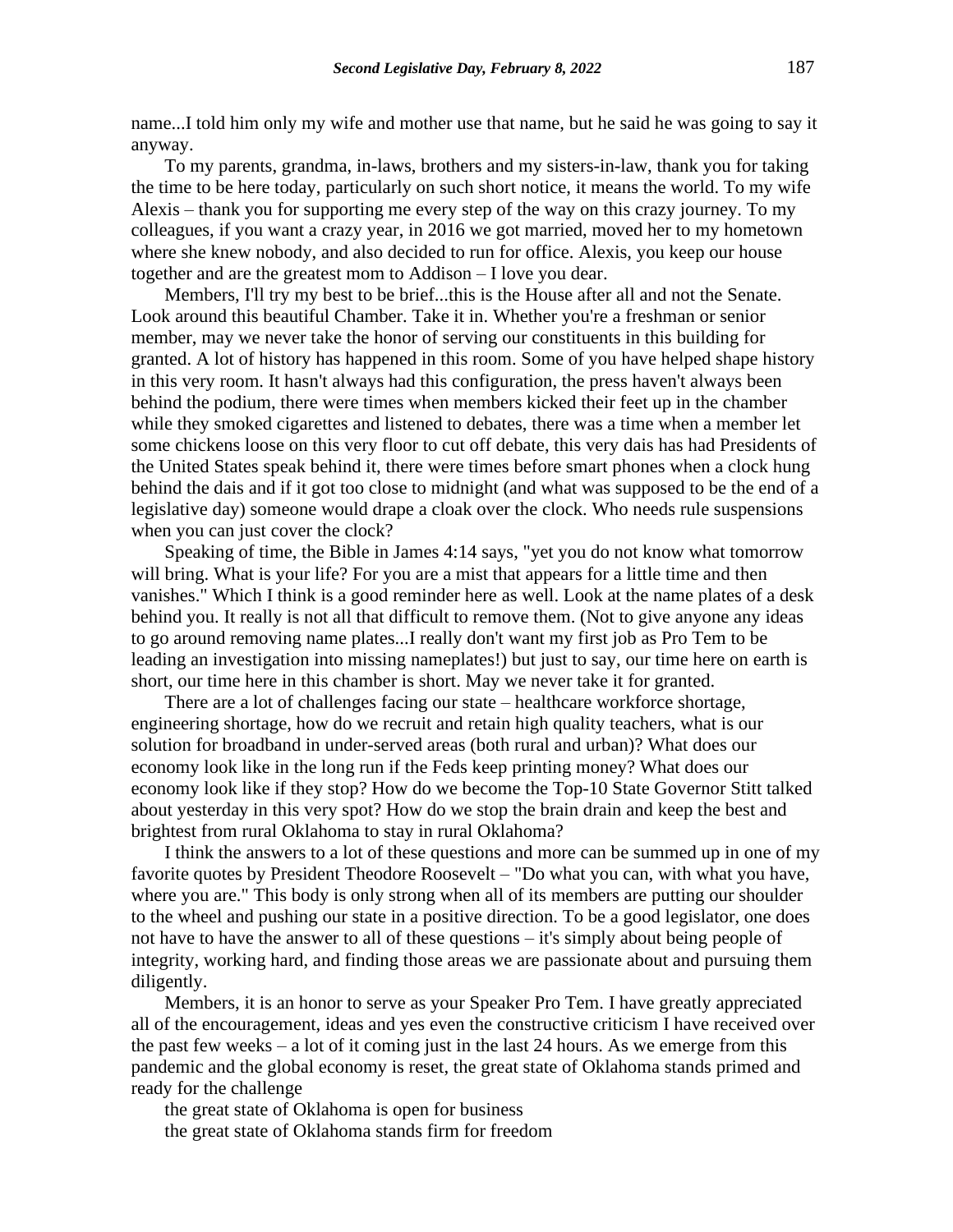the great state of Oklahoma will fight for families the great state of Oklahoma will continue to support our military and veterans the great state of Oklahoma will always back the blue and the great state of Oklahoma will continue to be a better place with each tomorrow than it was with each passing yesterday because the men and women in this chamber, in the Oklahoma House of Representatives, are committed to leaving this state a better place for

our children than it was when we found it.

Thank you.

### **MOTION**

Representative Echols moved pursuant to the list emailed from the Majority Floor Leader's office to the membership of the House, that said measures be considered read for the second time, which motion was declared adopted.

#### **SECOND READING**

The following were read for the second time and referred to committee:

- **HB 2967** − Common Education
- **HB 2968** − Technology
- **HB 2969** − Technology
- **HB 2970** − Rules
- HB 2971 − Government Modernization and Efficiency
- **HB 2972** − Judiciary Civil
- **HB 2973** − State Powers
- **HB 2974** − Elections and Ethics
- **HB 2975** − Elections and Ethics
- **HB 2976** − Elections and Ethics
- **HB 2977** − Judiciary Civil
- **HB 2978** − Public Health
- **HB 2979** − Agriculture and Rural Development
- **HB 2980** − Common Education
- **HB 2981** − Public Health
- **HB 2982** − State Powers
- **HB 2983** − Agriculture and Rural Development
- **HB 2984** − State Powers
- **HB 2985** − Common Education
- **HB 2986** − Appropriations and Budget
- **HB 2987** − Alcohol, Tobacco and Controlled Substances
- **HB 2988** − Common Education
- **HB 2989** − Alcohol, Tobacco and Controlled Substances
- **HB 2990** − County and Municipal Government
- **HB 2991** − Common Education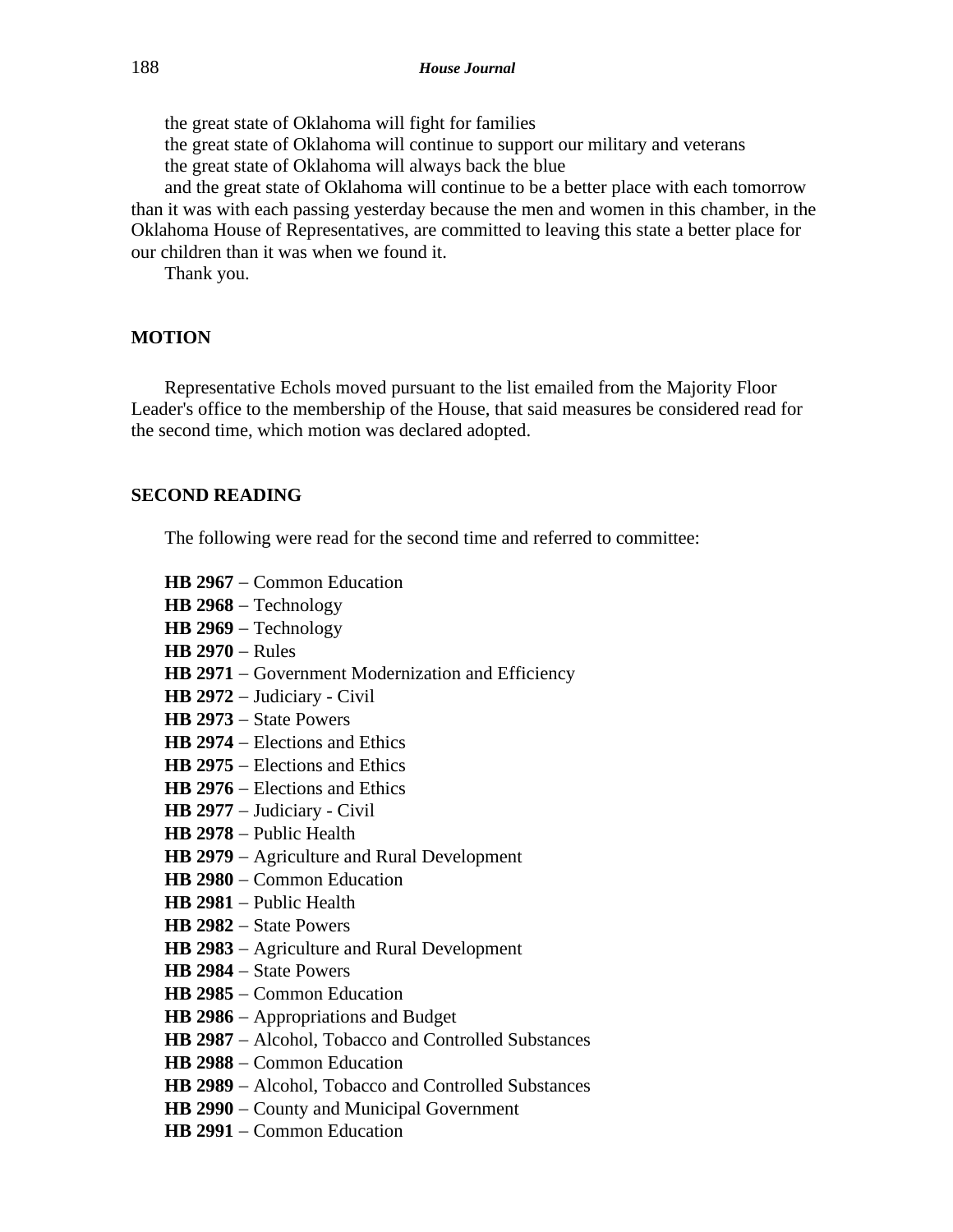- **HB 2992** − Judiciary Civil
- **HB 2993** − Agriculture and Rural Development
- **HB 2994** − Administrative Rules
- **HB 2995** − Administrative Rules
- **HB 2996** − Administrative Rules
- **HB 2997** − Administrative Rules
- **HB 2998** − Administrative Rules
- **HB 2999** − Administrative Rules
- **HB 3000** − Administrative Rules
- **HB 3001** − Appropriations and Budget
- **HB 3002** − Business and Commerce
- **HB 3003** − Alcohol, Tobacco and Controlled Substances
- **HB 3004** − Alcohol, Tobacco and Controlled Substances
- **HB 3005** − Judiciary Criminal
- **HB 3006** − Rules
- **HB 3007** − Rules
- **HB 3008** − Appropriations and Budget
- **HB 3009** − Technology
- **HB 3010** − Technology
- **HB 3011** − Judiciary Criminal
- **HB 3012** − Banking, Financial Services and Pensions
- **HB 3013** − Rules
- **HB 3014** − Higher Education and Career Tech
- **HB 3015** − Appropriations and Budget
- **HB 3016** − Banking, Financial Services and Pensions
- **HB 3017** − Elections and Ethics
- **HB 3018** − Business and Commerce
- **HB 3019** − Alcohol, Tobacco and Controlled Substances
- **HB 3020** − Health Services and Long-Term Care
- **HB 3021** − Utilities
- **HB 3022** − Judiciary Civil
- **HB 3023** − Insurance
- **HB 3024** − Judiciary Criminal
- **HB 3025** − County and Municipal Government
- **HB 3026** − Appropriations and Budget
- **HB 3027** − Rules
- **HB 3028** − Rules
- **HB 3029** − Rules
- **HB 3030** − Rules
- **HB 3031** − Rules
- **HB 3032** − Rules
- **HB 3033** − Rules
- **HB 3034** − Rules
- **HB 3035** − Rules
- **HB 3036** − Rules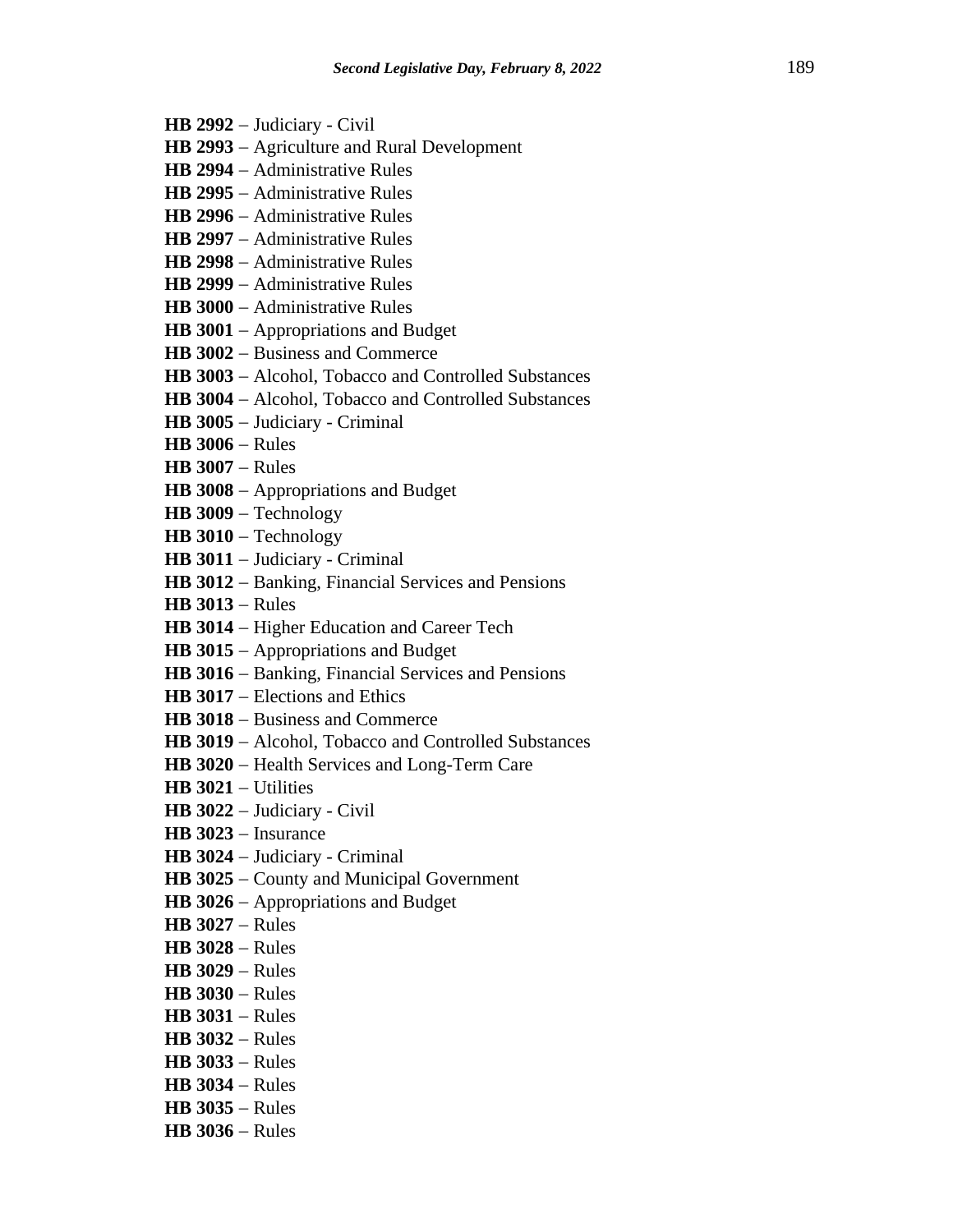- **HB 3037** − Appropriations and Budget
- **HB 3038** − Common Education
- **HB 3039** − Energy and Natural Resources
- **HB 3040** − Public Health
- **HB 3041** − Public Health
- **HB 3042** − Rules
- **HB 3043** − Appropriations and Budget
- **HB 3044** − Public Safety
- **HB 3045** − County and Municipal Government
- **HB 3046** − Elections and Ethics
- **HB 3047** − Common Education
- **HB 3048** − Rules
- **HB 3049** − Rules
- **HB 3050** − Appropriations and Budget
- **HB 3051** − Public Health
- **HB 3052** − Appropriations and Budget
- **HB 3053** − Criminal Justice and Corrections
- **HB 3054** − Transportation
- **HB 3055** − Rules
- **HB 3056** − Rules
- **HB 3057** − Rules
- **HB 3058** − Rules
- **HB 3059** − Elections and Ethics
- **HB 3060** − Public Health
- **HB 3061** − Common Education
- **HB 3062** − Rules
- **HB 3063** − Higher Education and Career Tech
- **HB 3064** − Rules
- **HB 3065** − Public Safety
- **HB 3066** − Public Safety
- **HB 3067** − Technology
- **HB 3068** − Rules
- **HB 3069** − Public Safety
- **HB 3070** − Public Safety
- **HB 3071** − Rules
- **HB 3072** − Appropriations and Budget
- **HB 3073** − Public Health
- **HB 3074** − Criminal Justice and Corrections
- **HB 3075** − Judiciary Civil
- **HB 3076** − Judiciary Civil
- **HB 3077** − Agriculture and Rural Development
- **HB 3078** − Appropriations and Budget
- **HB 3079** − County and Municipal Government
- **HB 3080** − Technology
- **HB 3081** − Appropriations and Budget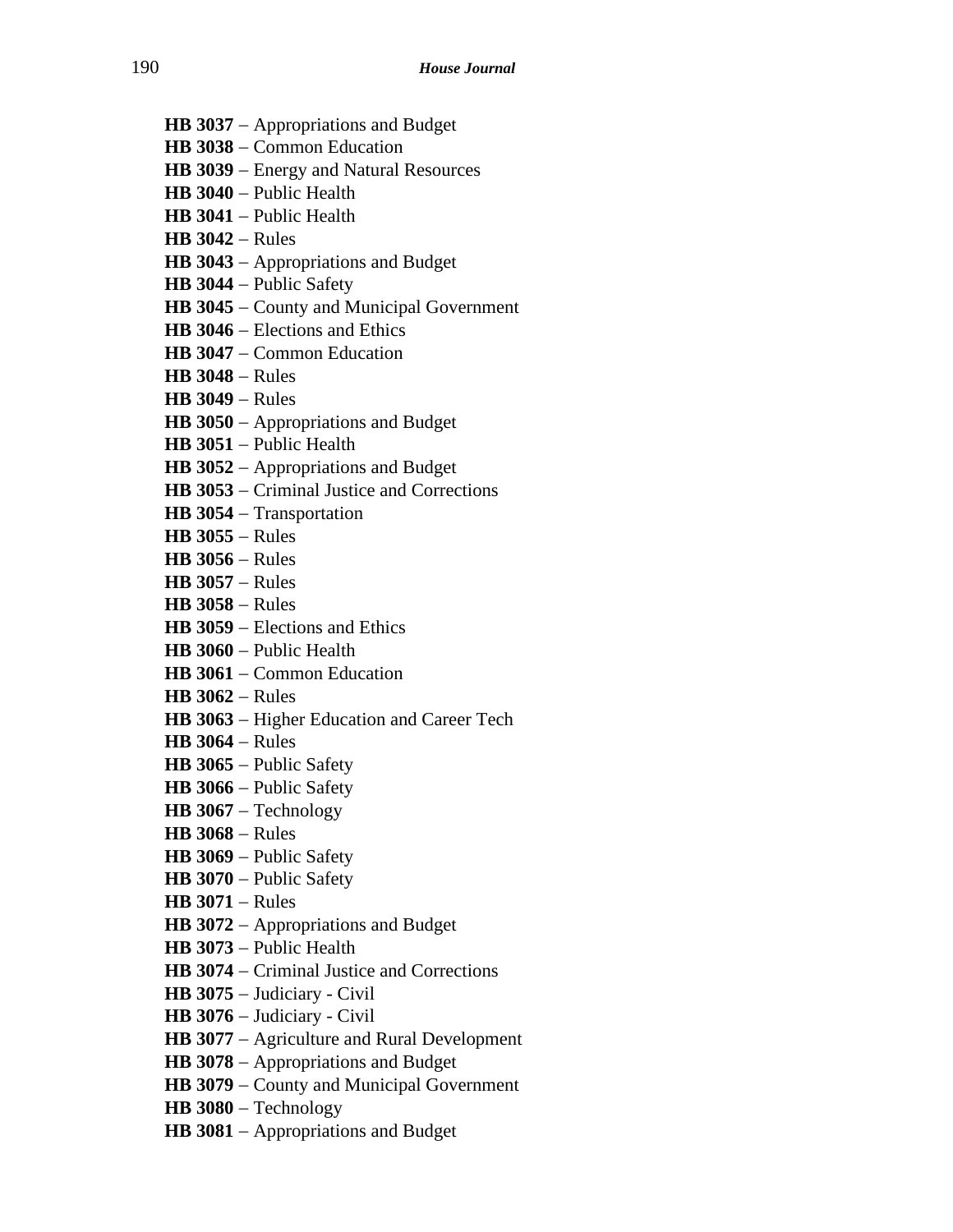- **HB 3082** − Appropriations and Budget
- **HB 3083** − Appropriations and Budget
- **HB 3084** − Common Education
- **HB 3085** − Appropriations and Budget
- **HB 3086** − Appropriations and Budget
- **HB 3087** − Criminal Justice and Corrections
- **HB 3088** − Rules
- **HB 3089** − Rules
- **HB 3090** − Rules
- **HB 3091** − Rules
- **HB 3092** − Rules
- **HB 3093** − Rules
- **HB 3094** − Rules
- **HB 3095** − Rules
- **HB 3096** − Rules
- **HB 3097** − Rules
- **HB 3098** − Rules
- **HB 3099** − Rules
- **HB 3100** − Rules
- **HB 3101** − Rules
- **HB 3102** − County and Municipal Government
- **HB 3103** − Criminal Justice and Corrections
- **HB 3104** − Public Safety
- **HB 3105** − Rules
- **HB 3106** − Public Health
- **HB 3107** − Rules
- **HB 3108** − Rules
- **HB 3109** − Rules
- **HB 3110** − Rules
- **HB 3111** − Rules
- **HB 3112** − Rules
- **HB 3113** − Rules
- **HB 3114** − Rules
- **HB 3115** − Rules
- **HB 3116** − Rules
- **HB 3117** − Rules
- **HB 3118** − Rules
- **HB 3119** − Rules
- **HB 3120** − Rules
- **HB 3121** − Rules
- **HB 3122** − Rules
- **HB 3123** − Rules
- **HB 3124** − Rules
- **HB 3125** − Common Education
- **HB 3126** − Rules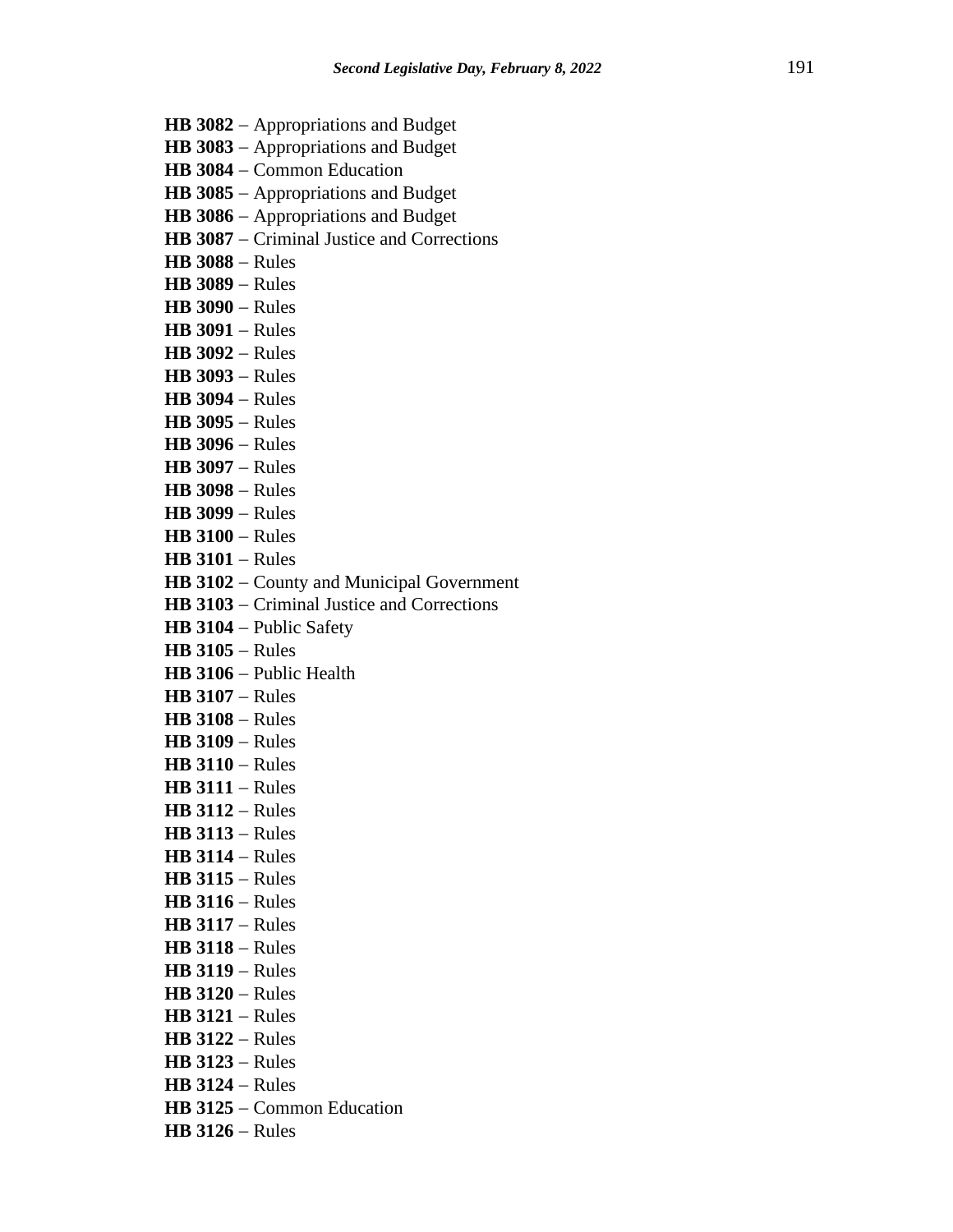- **HB 3127** − Rules **HB 3128** − Rules
- **HB 3129** − Children, Youth and Family Services
- **HB 3130** − Rules
- **HB 3131** − Appropriations and Budget
- **HB 3132** − County and Municipal Government
- **HB 3133** − Appropriations and Budget
- **HB 3134** − General Government
- **HB 3135** − Criminal Justice and Corrections
- **HB 3136** − Appropriations and Budget
- **HB 3137** − Appropriations and Budget
- **HB 3138** − Appropriations and Budget
- **HB 3139** − Rules
- **HB 3140** − Rules
- **HB 3141** − Rules
- **HB 3142** − Rules
- **HB 3143** − Rules
- **HB 3144** − Public Safety
- **HB 3145** − Public Health
- **HB 3146** − General Government
- **HB 3147** − Elections and Ethics
- **HB 3148** − Public Health
- **HB 3149** − Public Health
- **HB 3150** − Utilities
- **HB 3151** − Public Health
- **HB 3152** − Rules
- **HB 3153** − Rules
- **HB 3154** − Rules
- **HB 3155** − Rules
- **HB 3156** − Rules
- **HB 3157** − Rules
- **HB 3158** − Rules
- **HB 3159** − Rules
- **HB 3160** − Rules
- **HB 3161** − Rules
- **HB 3162** − Rules
- **HB 3163** − Rules
- **HB 3164** − Rules
- **HB 3165** − Rules
- **HB 3166** − Rules
- **HB 3167** − Higher Education and Career Tech
- **HB 3168** − Technology
- **HB 3169** − Rules
- **HB 3170** − Rules
- **HB 3171** − Technology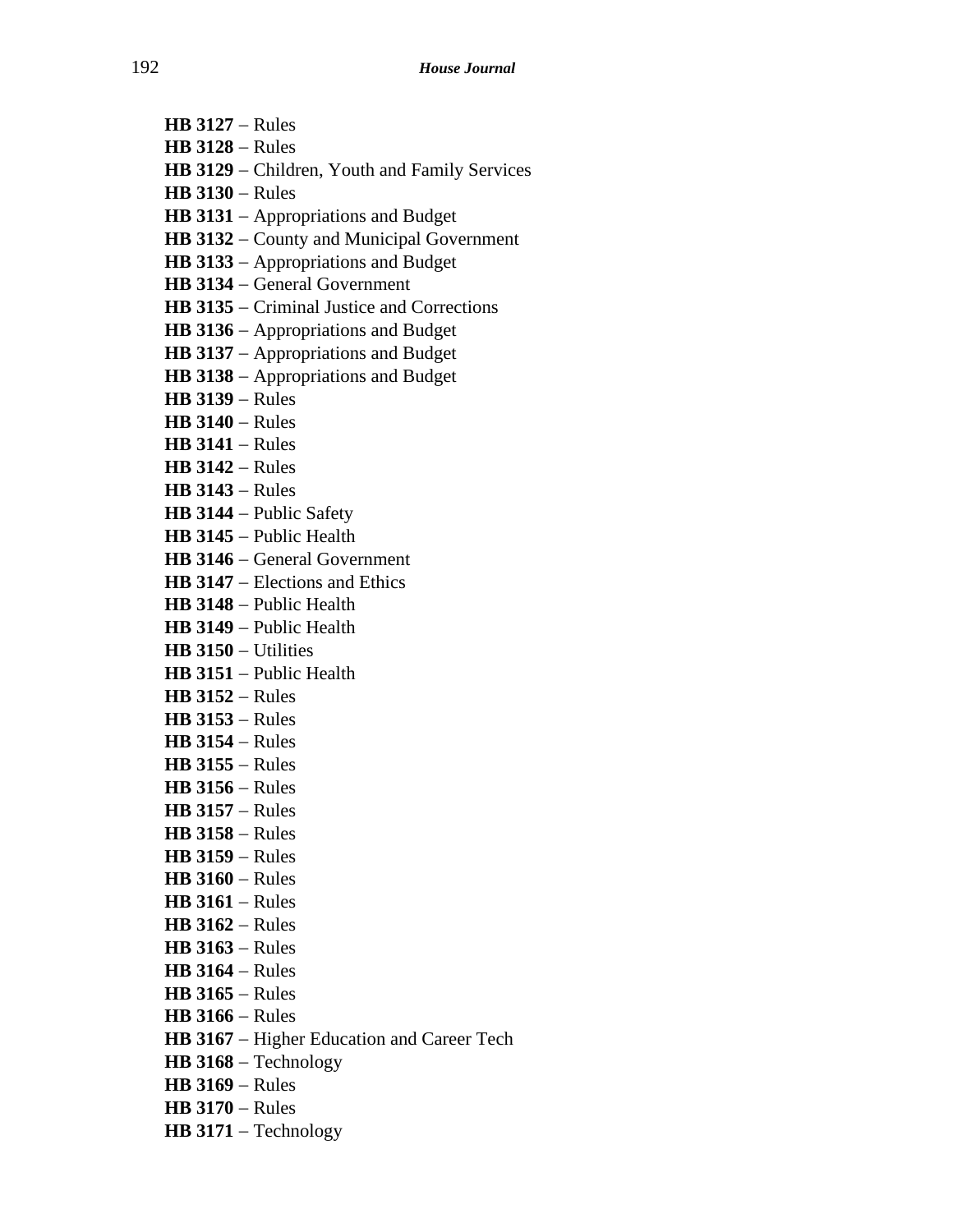- **HB 3172** − Technology
- **HB 3173** − Appropriations and Budget
- **HB 3174** − Rules
- **HB 3175** − Rules
- **HB 3176** − Rules
- **HB 3177** − Rules
- **HB 3178** − Rules
- **HB 3179** − Rules
- **HB 3180** − Rules
- **HB 3181** − Rules
- **HB 3182** − Rules
- **HB 3183** − Rules **HB 3184** − Rules
- **HB 3185** − Rules
- **HB 3186** − Rules
- 
- **HB 3187** − Rules
- **HB 3188** − Rules
- **HB 3189** − Rules
- **HB 3190** − Judiciary Civil
- **HB 3191** − Public Safety
- **HB 3192** − Public Health
- **HB 3193** − Judiciary Civil
- **HB 3194** − Appropriations and Budget
- **HB 3195** − Business and Commerce
- **HB 3196** − Rules
- **HB 3197** − Common Education
- **HB 3198** − Rules
- **HB 3199** − Rules
- **HB 3200** − Rules
- **HB 3201** − Rules
- **HB 3202** − Rules
- **HB 3203** − Rules
- **HB 3204** − Rules
- **HB 3205** − Rules
- **HB 3206** − Rules
- **HB 3207** − Rules
- **HB 3208** − Alcohol, Tobacco and Controlled Substances
- **HB 3209** − County and Municipal Government
- **HB 3210** − Government Modernization and Efficiency
- **HB 3211** − Judiciary Civil
- **HB 3212** − Rules
- **HB 3213** − Rules
- **HB 3214** − Rules
- **HB 3215** − Government Modernization and Efficiency
- **HB 3216** − Insurance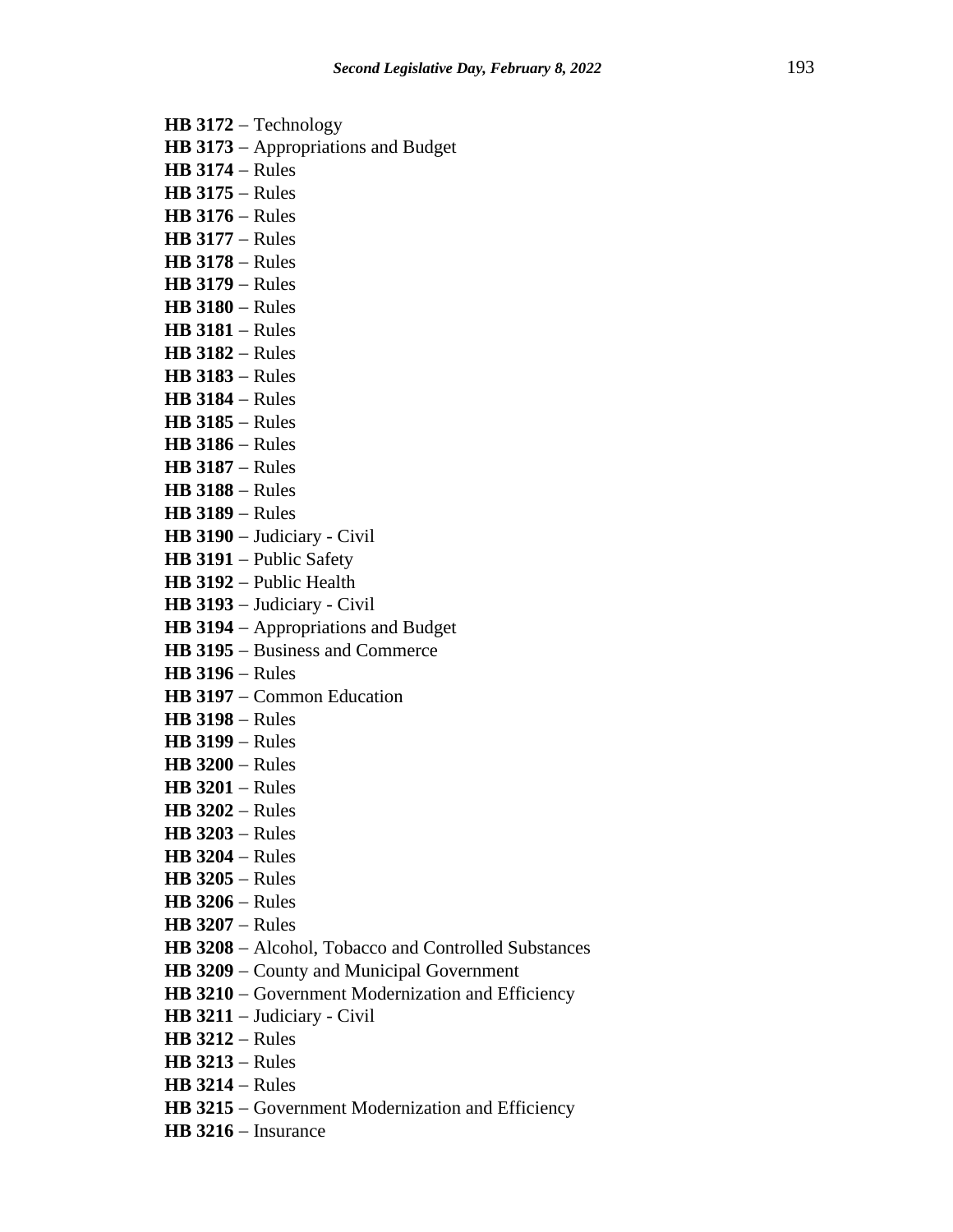- **HB 3217** − Business and Commerce
- **HB 3218** − Appropriations and Budget
- **HB 3219** − Rules
- **HB 3220** − Rules
- **HB 3221** − Business and Commerce
- **HB 3222** − Business and Commerce
- **HB 3223** − Business and Commerce
- **HB 3224** − Rules
- **HB 3225** − Rules
- **HB 3226** − Rules
- **HB 3227** − Rules
- **HB 3228** − Rules
- **HB 3229** − Rules
- **HB 3230** − Rules
- **HB 3231** − County and Municipal Government
- **HB 3232** − Elections and Ethics
- **HB 3233** − Elections and Ethics
- **HB 3234** − Elections and Ethics
- **HB 3235** − Elections and Ethics
- **HB 3236** − Elections and Ethics
- **HB 3237** − Rules
- **HB 3238** − Business and Commerce
- **HB 3239** − Health Services and Long-Term Care
- **HB 3240** − Public Health
- **HB 3241** − Public Health
- **HB 3242** − Public Health
- **HB 3243** − Rules
- **HB 3244** − Rules
- **HB 3245** − Public Health
- **HB 3246** − Business and Commerce
- **HB 3247** − Rules
- **HB 3248** − Elections and Ethics
- **HB 3249** − Judiciary Civil
- **HB 3250** − Appropriations and Budget
- **HB 3251** − Common Education
- **HB 3252** − Common Education
- **HB 3253** − Higher Education and Career Tech
- **HB 3254** − Appropriations and Budget
- **HB 3255** − County and Municipal Government
- **HB 3256** − Rules
- **HB 3257** − Rules
- **HB 3258** − Rules
- **HB 3259** − Rules
- **HB 3260** − Appropriations and Budget
- **HB 3261** − Agriculture and Rural Development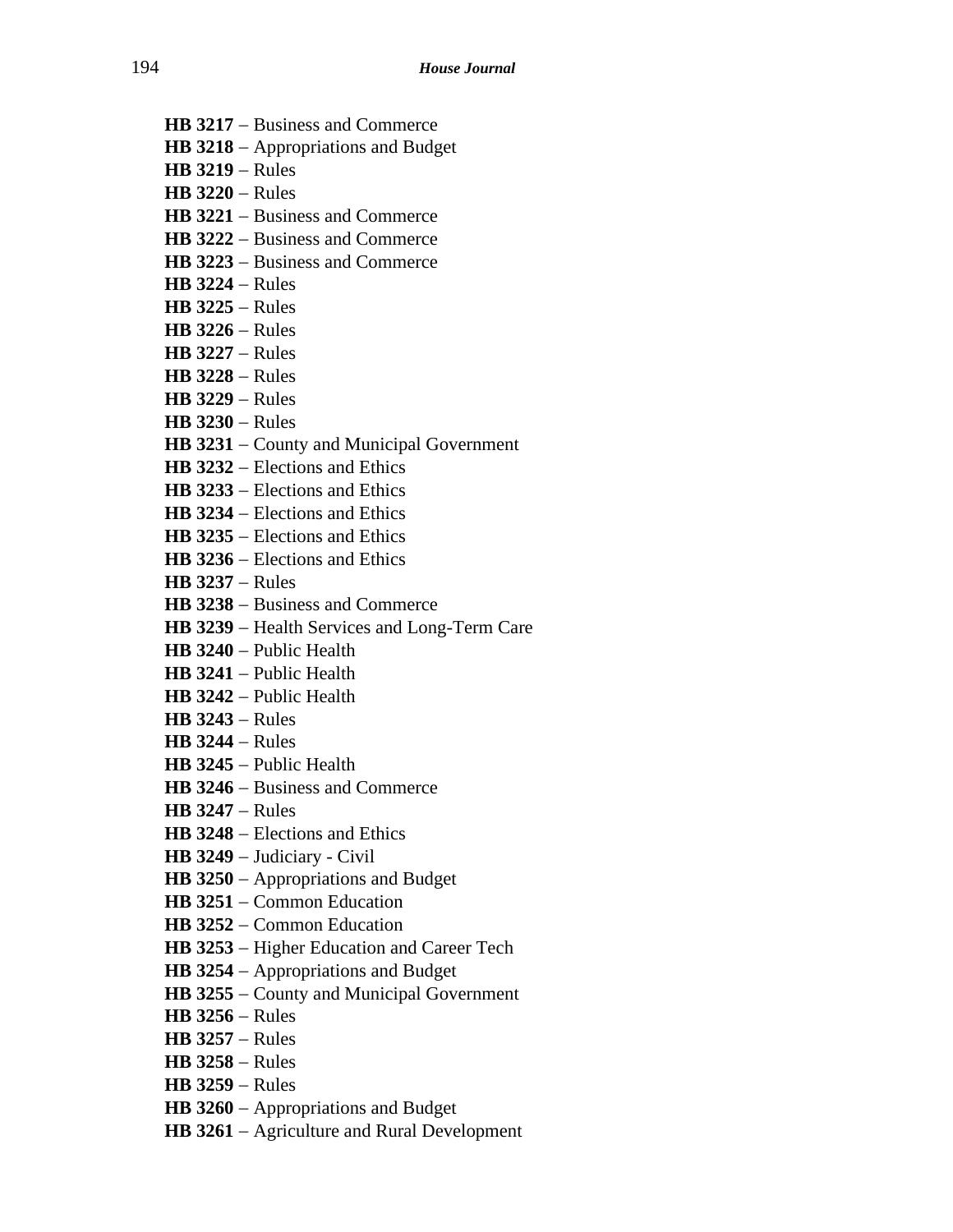- **HB 3262** − Appropriations and Budget
- **HB 3263** − Criminal Justice and Corrections
- **HB 3264** − Public Health
- **HB 3265** − Public Safety
- **HB 3266** − Public Health
- **HB 3267** − Judiciary Civil
- **HB 3268** − Alcohol, Tobacco and Controlled Substances
- **HB 3269** − Criminal Justice and Corrections
- **HB 3270** − Rules
- **HB 3271** − Government Modernization and Efficiency
- **HB 3272** − Rules
- **HB 3273** − Technology
- **HB 3274** − County and Municipal Government
- **HB 3275** − Insurance
- **HB 3276** − Criminal Justice and Corrections
- **HB 3277** − Criminal Justice and Corrections
- **HB 3278** − Technology
- **HB 3279** − Technology
- **HB 3280** − State Powers
- **HB 3281** − Agriculture and Rural Development
- **HB 3282** − Appropriations and Budget
- **HB 3283** − Criminal Justice and Corrections
- **HB 3284** − Rules
- **HB 3285** − Rules
- **HB 3286** − Rules
- **HB 3287** − Rules
- **HB 3288** − Rules
- **HB 3289** − Rules
- **HB 3290** − Rules
- **HB 3291** − Rules
- **HB 3292** − Rules
- **HB 3293** − Rules
- **HB 3294** − Rules
- **HB 3295** − Rules
- **HB 3296** − Rules
- **HB 3297** − Rules
- **HB 3298** − Rules
- **HB 3299** − Rules
- **HB 3300** − Rules
- **HB 3301** − Rules
- **HB 3302** − Rules
- **HB 3303** − Rules
- **HB 3304** − Rules
- **HB 3305** − Rules
- **HB 3306** − Rules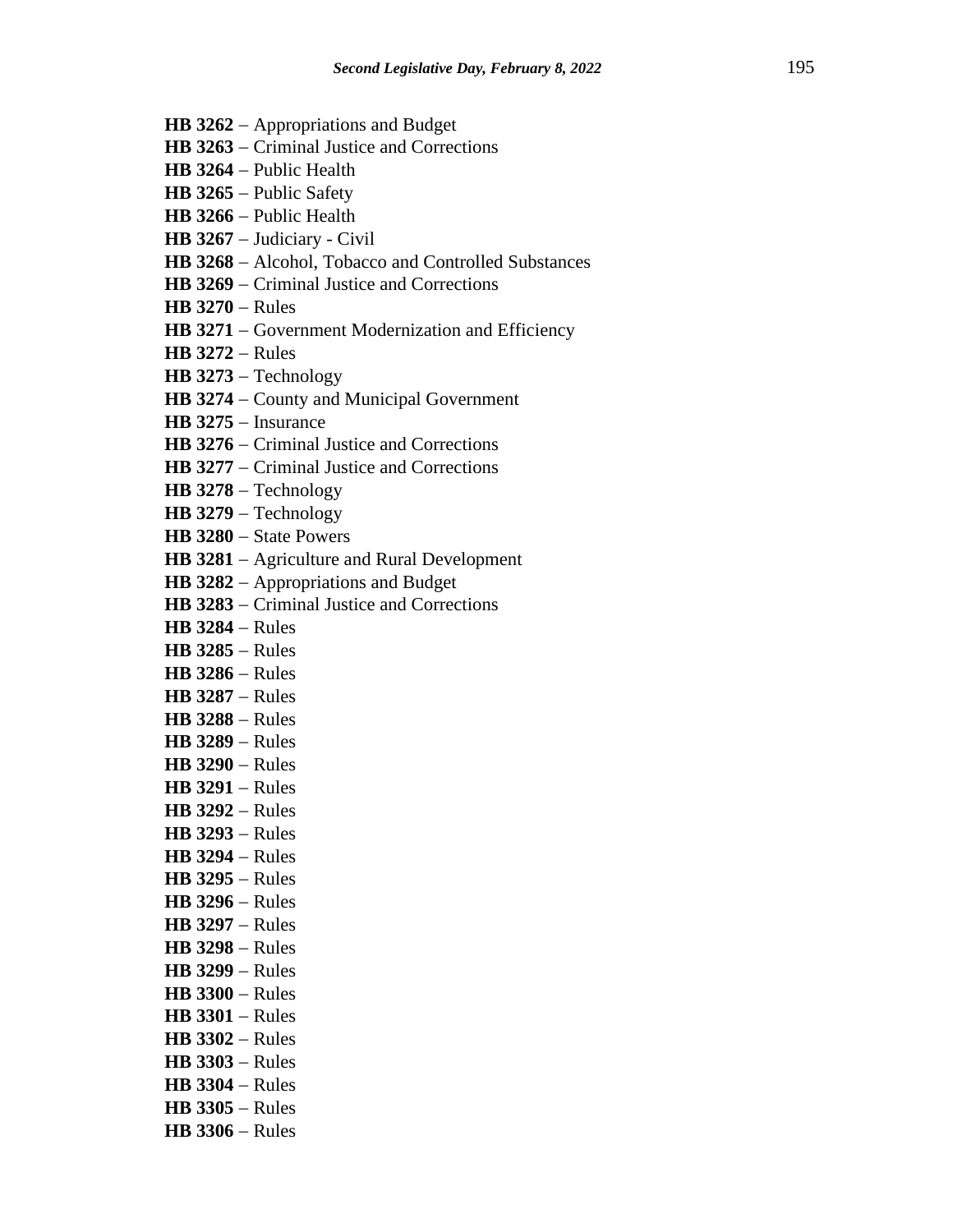- **HB 3307** − Rules
- **HB 3308** − Rules
- **HB 3309** − Rules
- **HB 3310** − Rules
- **HB 3311** − Rules
- **HB 3312** − Agriculture and Rural Development
- **HB 3313** − Public Health
- **HB 3314** − Rules
- **HB 3315** − Rules
- **HB 3316** − Criminal Justice and Corrections
- **HB 3317** − Transportation
- **HB 3318** − Appropriations and Budget
- **HB 3319** − Business and Commerce
- **HB 3320** − Appropriations and Budget
- **HB 3321** − Elections and Ethics
- **HB 3322** − Appropriations and Budget
- **HB 3323** − Judiciary Civil
- **HB 3324** − Rules
- **HB 3325** − Rules
- **HB 3326** − Rules
- **HB 3327** − Rules
- **HB 3328** − Rules
- **HB 3329** − Rules
- **HB 3330** − Judiciary Civil
- **HB 3331** − Appropriations and Budget
- **HB 3332** − Appropriations and Budget
- **HB 3333** − Appropriations and Budget
- **HB 3334** − Appropriations and Budget
- **HB 3335** − Government Modernization and Efficiency
- **HB 3336** − County and Municipal Government
- **HB 3337** − Rules
- **HB 3338** − Rules
- **HB 3339** − Rules
- **HB 3340** − Rules
- **HB 3341** − Rules
- **HB 3342** − Rules
- **HB 3343** − Rules
- **HB 3344** − County and Municipal Government
- **HB 3345** − Rules
- **HB 3346** − Rules
- **HB 3347** − Appropriations and Budget
- **HB 3348** − Rules
- **HB 3349** − Rules
- **HB 3350** − Rules
- **HB 3351** − Rules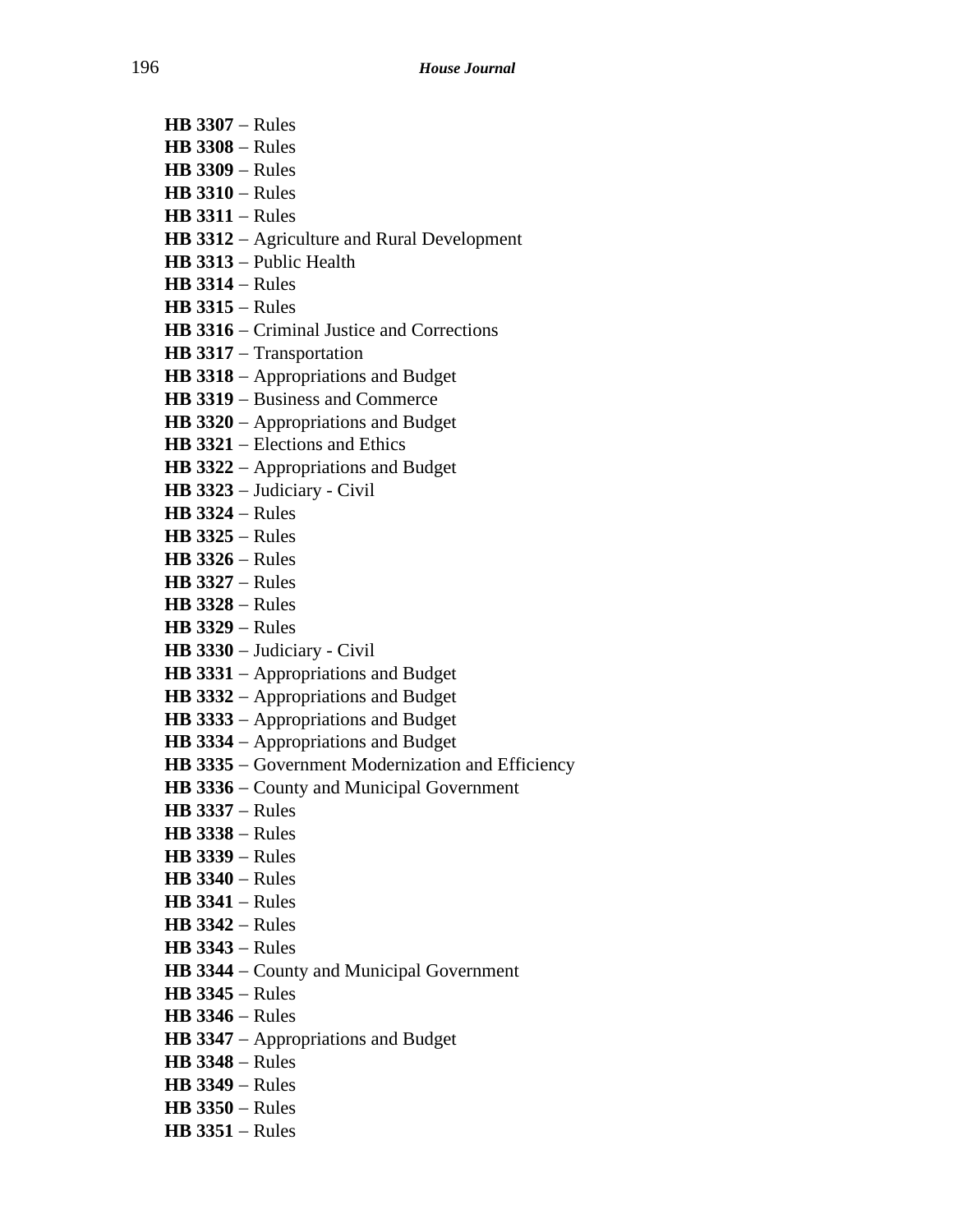- **HB 3352** − Rules
- **HB 3353** − Rules
- **HB 3354** − Rules
- **HB 3355** − Rules
- **HB 3356** − Rules
- **HB 3357** − Rules
- **HB 3358** − Rules
- **HB 3359** − Rules
- **HB 3360** − Rules
- **HB 3361** − Rules
- **HB 3362** − Rules
- **HB 3363** − Rules
- **HB 3364** − Elections and Ethics
- **HB 3365** − Elections and Ethics
- **HB 3366** − Public Health
- **HB 3367** − Appropriations and Budget
- **HB 3368** − Public Safety
- **HB 3369** − Appropriations and Budget
- **HB 3370** − Rules
- **HB 3371** − Appropriations and Budget
- **HB 3372** − General Government
- **HB 3373** − Common Education
- **HB 3374** − Common Education
- **HB 3375** − Rules
- **HB 3376** − Rules
- **HB 3377** − Rules
- **HB 3378** − Rules
- **HB 3379** − Rules
- **HB 3380** − Public Health
- **HB 3381** − Judiciary Civil
- **HB 3382** − Energy and Natural Resources
- **HB 3383** − Criminal Justice and Corrections
- **HB 3384** − Judiciary Civil
- **HB 3385** − Judiciary Civil
- **HB 3386** − Energy and Natural Resources
- **HB 3387** − Judiciary Civil
- **HB 3388** − Rules
- **HB 3389** − Rules
- **HB 3390** − Rules
- **HB 3391** − Rules
- **HB 3392** − Rules
- **HB 3393** − Rules
- **HB 3394** − Rules
- **HB 3395** − Rules
- **HB 3396** − Rules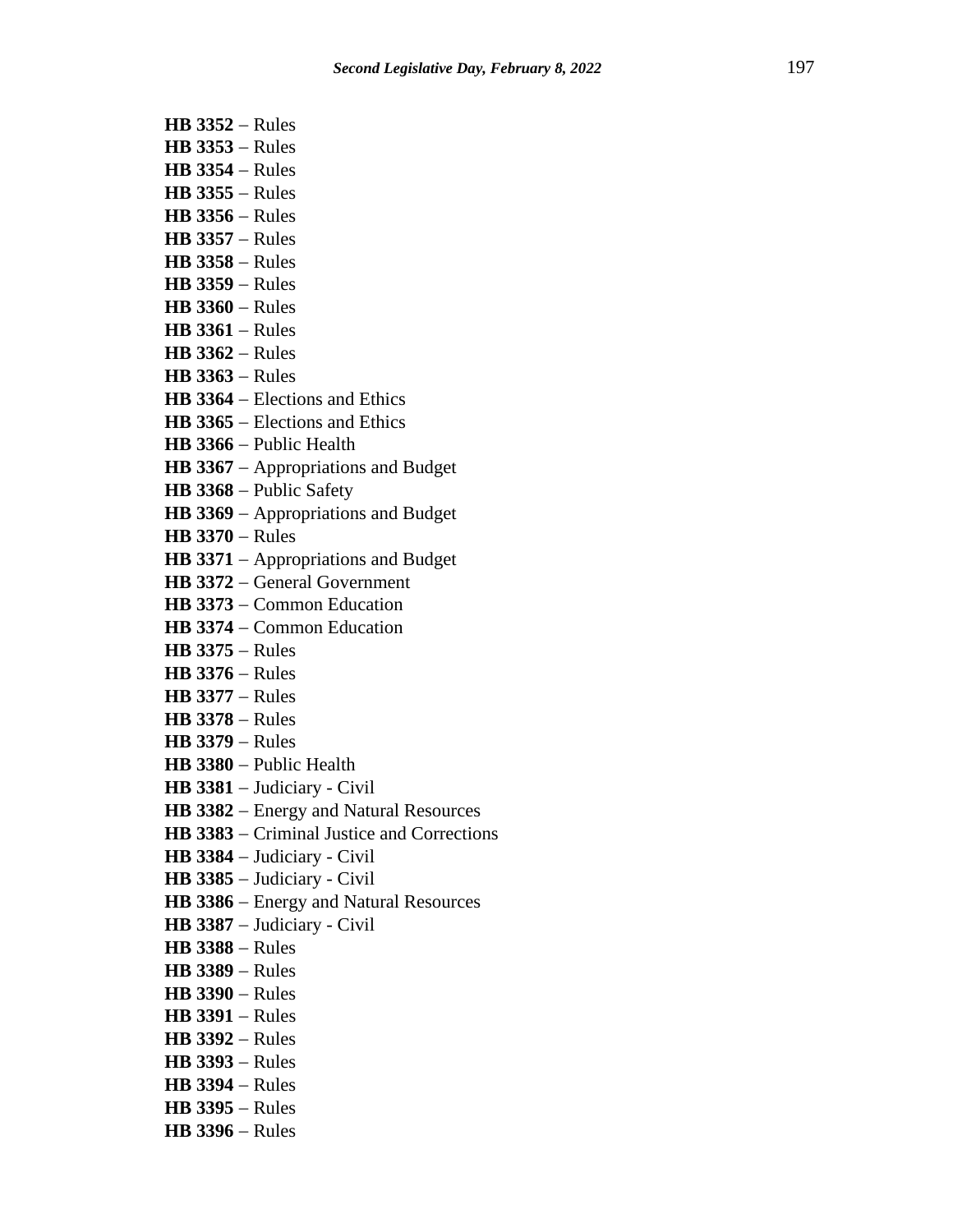- **HB 3397** − Rules
- **HB 3398** − Rules
- **HB 3399** − Rules
- **HB 3400** − Rules
- **HB 3401** − Rules
- **HB 3402** − Rules
- **HB 3403** − Energy and Natural Resources
- **HB 3404** − Rules
- **HB 3405** − Rules
- **HB 3406** − Judiciary Civil
- **HB 3407** − Rules
- **HB 3408** − Children, Youth and Family Services
- **HB 3409** − Business and Commerce
- **HB 3410** − Children, Youth and Family Services
- **HB 3411** − Judiciary Criminal
- **HB 3412** − Judiciary Criminal
- **HB 3413** − Tourism
- **HB 3414** − Public Health
- **HB 3415** − Government Modernization and Efficiency
- **HB 3416** − Appropriations and Budget
- **HB 3417** − Appropriations and Budget
- **HB 3418** − Appropriations and Budget
- **HB 3419** − Rules
- **HB 3420** − Rules
- **HB 3421** − Appropriations and Budget
- **HB 3422** − Appropriations and Budget
- **HB 3423** − Appropriations and Budget
- **HB 3424** − Appropriations and Budget
- **HB 3425** − Health Services and Long-Term Care
- **HB 3426** − Appropriations and Budget
- **HB 3427** − Insurance
- **HB 3428** − Public Safety
- **HB 3429** − Agriculture and Rural Development
- **HB 3430** − Agriculture and Rural Development
- **HB 3431** − Appropriations and Budget
- **HB 3432** − Common Education
- **HB 3433** − Rules
- **HB 3434** − Rules
- **HB 3435** − Business and Commerce
- **HB 3436** − Rules
- **HB 3437** − Rules
- **HB 3438** − Rules
- **HB 3439** − Rules
- **HB 3440** − Rules
- **HB 3441** − Rules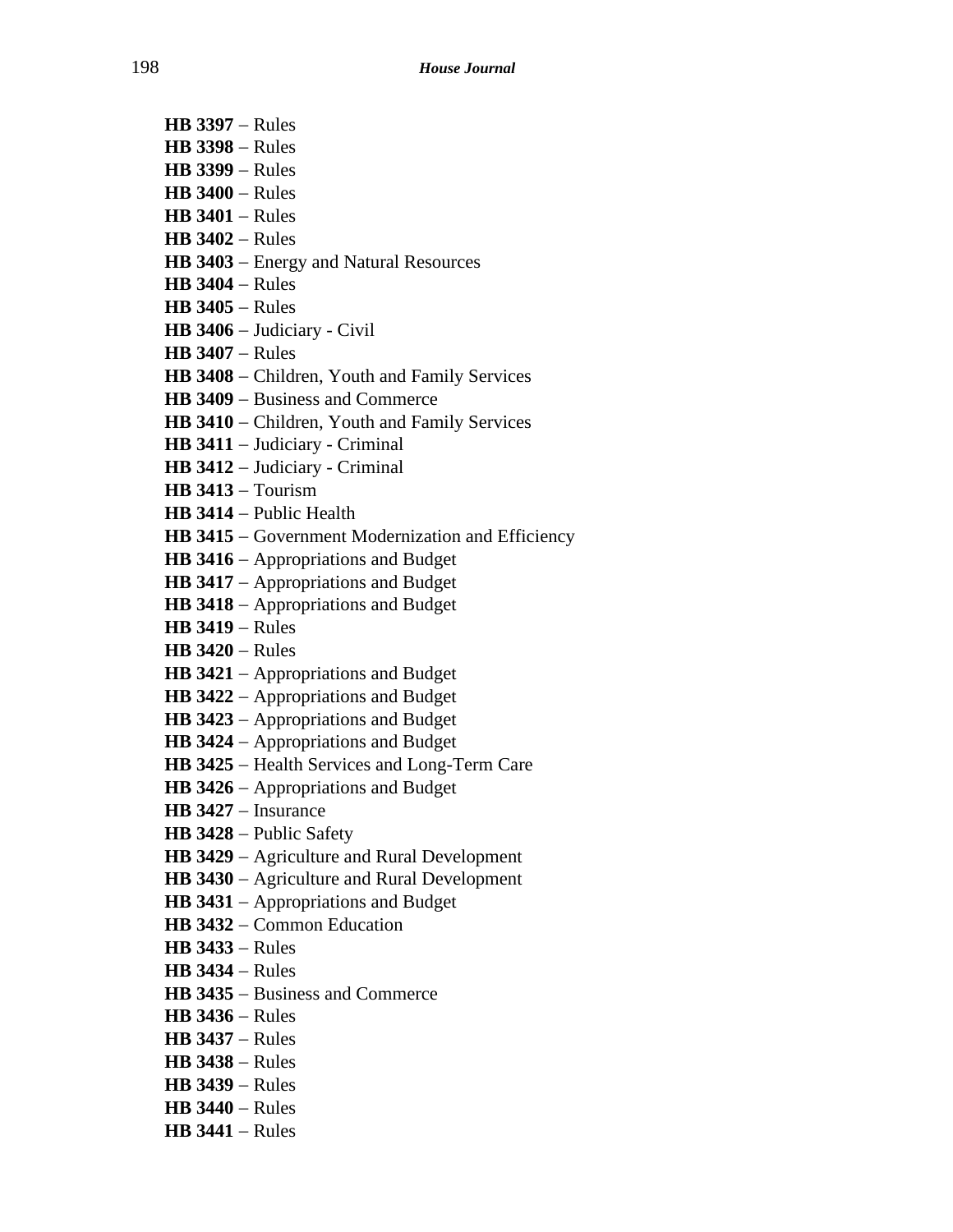- **HB 3442** − Rules
- **HB 3443** − Rules
- **HB 3444** − Appropriations and Budget
- **HB 3445** − Appropriations and Budget
- **HB 3446** − Rules
- **HB 3447** − Rules
- **HB 3448** − Rules
- **HB 3449** − Rules
- **HB 3450** − Rules
- **HB 3451** − Rules
- **HB 3452** − Rules
- **HB 3453** − Rules
- **HB 3454** − Rules
- **HB 3455** − Rules
- **HB 3456** − Rules
- **HB 3457** − Rules
- **HB 3458** − Rules
- **HB 3459** − Rules
- **HB 3460** − Rules
- **HB 3461** − Alcohol, Tobacco and Controlled Substances
- **HB 3462** − Judiciary Criminal
- **HB 3463** − Energy and Natural Resources
- **HB 3464** − Public Health
- **HB 3465** − Appropriations and Budget
- **HB 3466** − Appropriations and Budget
- **HB 3467** − Appropriations and Budget
- **HB 3468** − Appropriations and Budget
- **HB 3469** − Children, Youth and Family Services
- **HB 3470** − Children, Youth and Family Services
- **HB 3471** − Higher Education and Career Tech
- **HB 3472** − Judiciary Civil
- **HB 3473** − Rules
- **HB 3474** − Rules
- **HB 3475** − General Government
- **HB 3476** − Appropriations and Budget
- **HB 3477** − Rules
- **HB 3478** − Rules
- **HB 3479** − Rules
- **HB 3480** − Appropriations and Budget
- **HB 3481** − Rules
- **HB 3482** − Appropriations and Budget
- **HB 3483** − Transportation
- **HB 3484** − General Government
- **HB 3485** − Rules
- **HB 3486** − Rules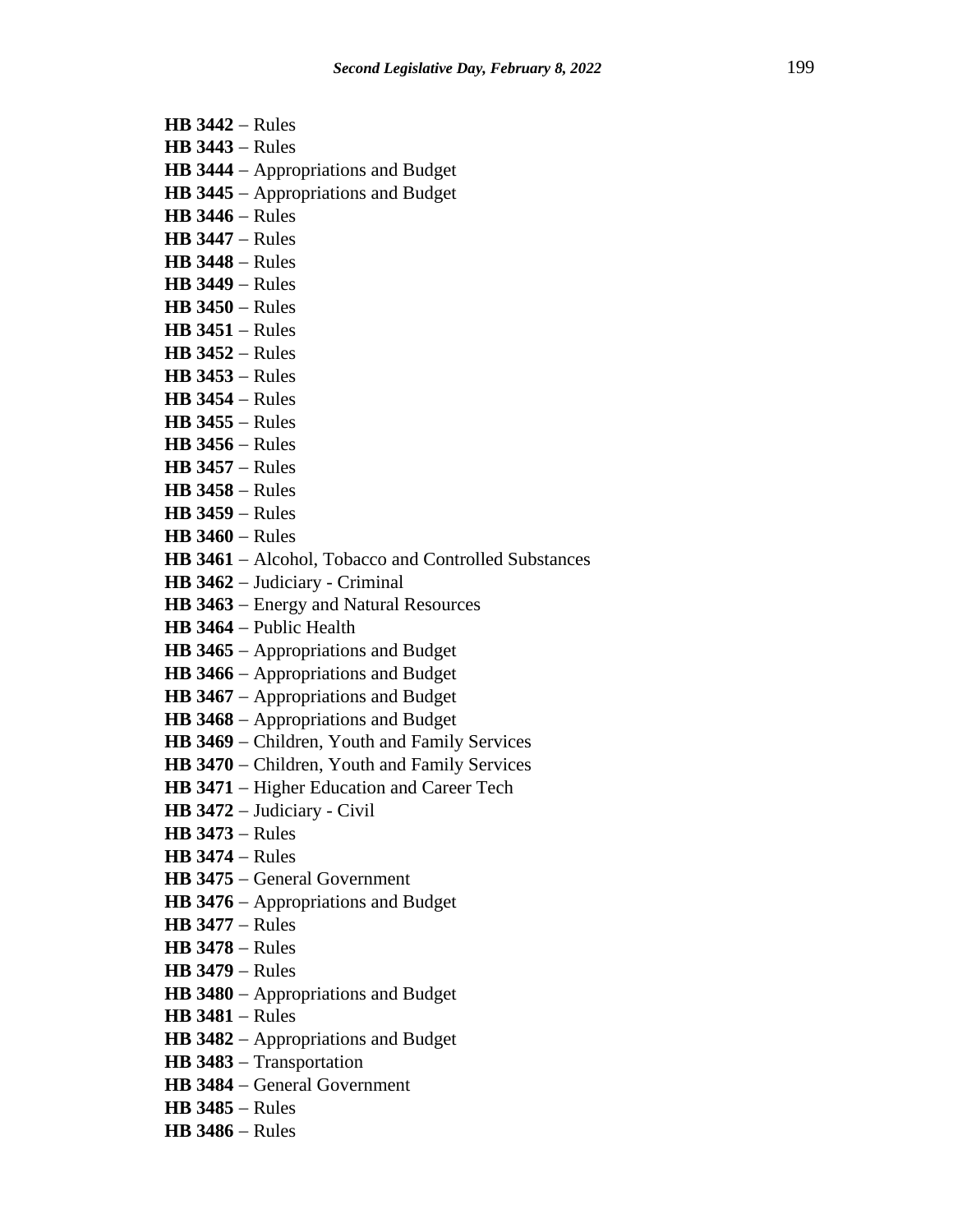- **HB 3487** − Rules
- **HB 3488** − Rules
- **HB 3489** − Rules
- **HB 3490** − Rules
- **HB 3491** − State Powers
- **HB 3492** − Appropriations and Budget
- **HB 3493** − Appropriations and Budget
- **HB 3494** − Children, Youth and Family Services
- **HB 3495** − Insurance
- **HB 3496** − Rules
- **HB 3497** − Public Health
- **HB 3498** − Rules
- **HB 3499** − Rules
- **HB 3500** − Rules
- **HB 3501** − Criminal Justice and Corrections
- **HB 3502** − Common Education
- **HB 3503** − Rules
- **HB 3504** − Appropriations and Budget
- **HB 3505** − Banking, Financial Services and Pensions
- **HB 3506** − Common Education
- **HB 3507** − Appropriations and Budget
- **HB 3508** − Appropriations and Budget
- **HB 3509** − Public Health
- **HB 3510** − General Government
- **HB 3511** − Appropriations and Budget
- **HB 3512** − Rules
- **HB 3513** − Rules
- **HB 3514** − Rules
- **HB 3515** − Rules
- **HB 3516** − Rules
- **HB 3517** − Rules
- **HB 3518** − Rules
- **HB 3519** − Rules
- **HB 3520** − Rules
- **HB 3521** − Rules
- **HB 3522** − Rules
- **HB 3523** − Rules
- **HB 3524** − Judiciary Criminal
- **HB 3525** − Government Modernization and Efficiency
- **HB 3526** − Appropriations and Budget
- **HB 3527** − Criminal Justice and Corrections
- **HB 3528** − Judiciary Civil
- **HB 3529** − Appropriations and Budget
- **HB 3530** − Criminal Justice and Corrections
- **HB 3531** − Rules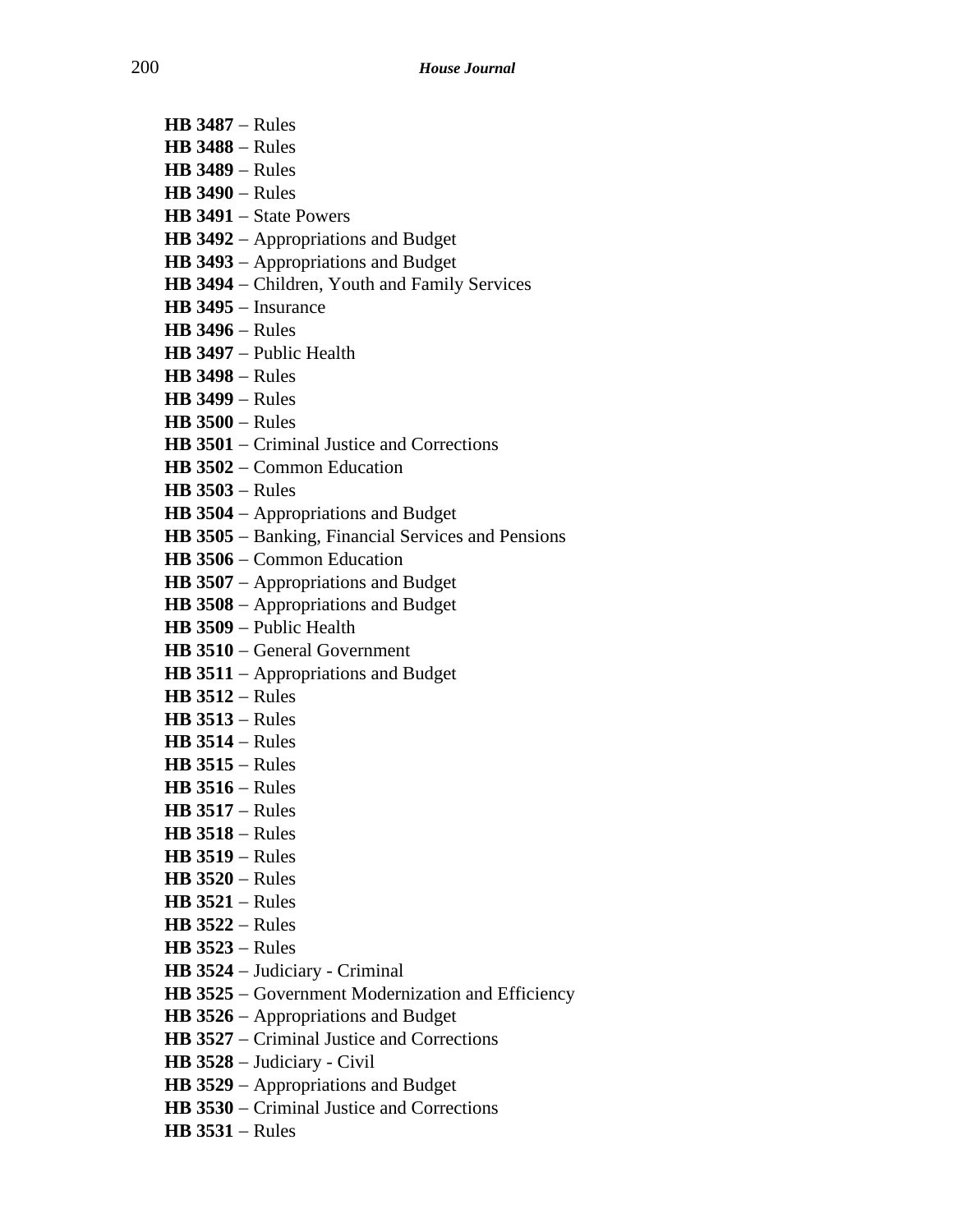- **HB 3532** − Rules
- **HB 3533** − Rules
- **HB 3534** − Rules
- **HB 3535** − Rules
- **HB 3536** − Rules
- **HB 3537** − Rules
- **HB 3538** − Rules
- **HB 3539** − Rules
- **HB 3540** − Health Services and Long-Term Care
- **HB 3541** − Judiciary Civil
- **HB 3542** − Higher Education and Career Tech
- **HB 3543** − Rules
- **HB 3544** − Appropriations and Budget
- **HB 3545** − Rules
- **HB 3546** − General Government
- **HB 3547** − Rules
- **HB 3548** − Rules
- **HB 3549** − Rules
- **HB 3550** − Rules
- **HB 3551** − Rules
- **HB 3552** − Rules
- **HB 3553** − Rules
- **HB 3554** − Rules
- **HB 3555** − Rules
- **HB 3556** − Rules
- **HB 3557** − Rules
- **HB 3558** − Rules
- **HB 3559** − Rules
- **HB 3560** − Rules
- **HB 3561** − Rules
- **HB 3562** − Rules
- **HB 3563** − Rules
- **HB 3564** − Appropriations and Budget
- **HB 3565** − Appropriations and Budget
- **HB 3566** − Utilities
- **HB 3567** − Appropriations and Budget
- **HB 3568** − Appropriations and Budget
- **HB 3569** − General Government
- **HB 3570** − County and Municipal Government
- **HB 3571** − Appropriations and Budget
- **HB 3572** − Rules
- **HB 3573** − Rules
- **HB 3574** − Rules
- **HB 3575** − Rules
- **HB 3576** − Rules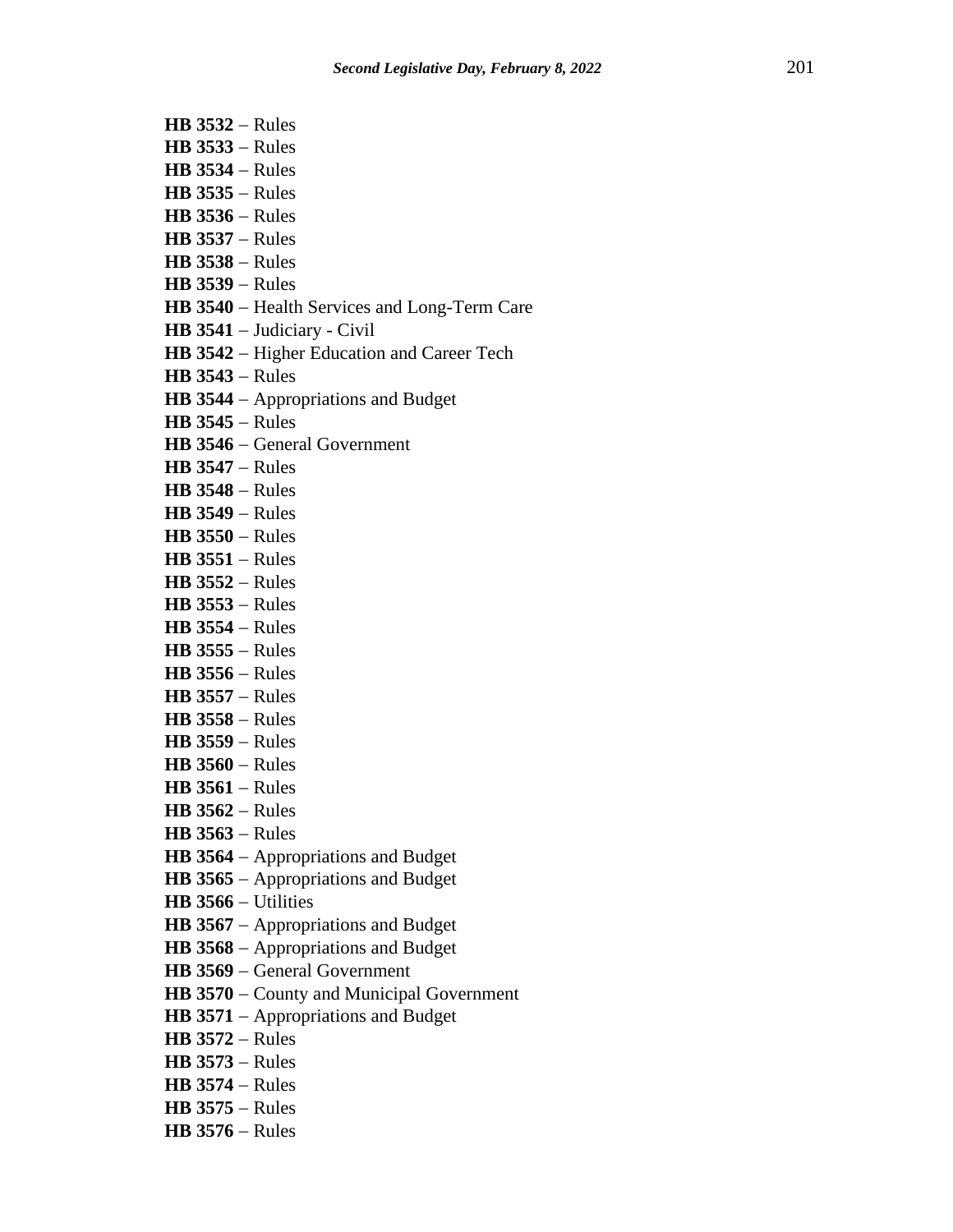| $HB$ 3577 – Rules                                               |
|-----------------------------------------------------------------|
| $HB$ 3578 – Rules                                               |
| <b>HB 3579 - Rules</b>                                          |
| $HB$ 3580 – Rules                                               |
| $HB$ 3581 – Rules                                               |
| <b>HB 3582 - Rules</b>                                          |
| $HB$ 3583 – Rules                                               |
| <b>HB 3584 - Rules</b>                                          |
| $HB$ 3585 – Rules                                               |
| $HB$ 3586 – Rules                                               |
| <b>HB 3587 - Rules</b>                                          |
| <b>HB 3588 - Rules</b>                                          |
| $HB$ 3589 – Rules                                               |
| $HB$ 3590 – Rules                                               |
| $HB$ 3591 – Rules                                               |
| <b>HB 3592 - Rules</b>                                          |
| <b>HB 3593 - Rules</b>                                          |
| <b>HB 3594 - Rules</b>                                          |
| $HB$ 3595 – Rules                                               |
| $HB$ 3596 – Rules                                               |
| <b>HB 3597 - Rules</b>                                          |
| <b>HB 3598 - Rules</b>                                          |
| <b>HB 3599 - Rules</b>                                          |
| $HB 3600 - Rules$                                               |
| $HB 3601 - Rules$                                               |
| $HB 3602 - Rules$                                               |
| $HB$ 3603 – Rules                                               |
| $HB$ 3604 – Rules                                               |
| $HB$ 3605 – Rules                                               |
| $HB$ 3606 – Rules                                               |
| $HB$ 3607 – Rules                                               |
| <b>HB 3608 - Rules</b>                                          |
| <b>HB 3609 - Rules</b><br>$HB 3610 - Rules$                     |
| $HB$ 3611 – Rules                                               |
|                                                                 |
| <b>HB 3612</b> – Appropriations and Budget<br>$HB$ 3613 – Rules |
| $HB$ 3614 – Rules                                               |
| $HB$ 3615 – Rules                                               |
| $HB$ 3616 – Rules                                               |
| $HB 3617 - Rules$                                               |
| $HB$ 3618 – Rules                                               |
| <b>HB 3619 - Rules</b>                                          |
| $HB 3620 - Rules$                                               |
| HB 3621 - Appropriations and Budget                             |
|                                                                 |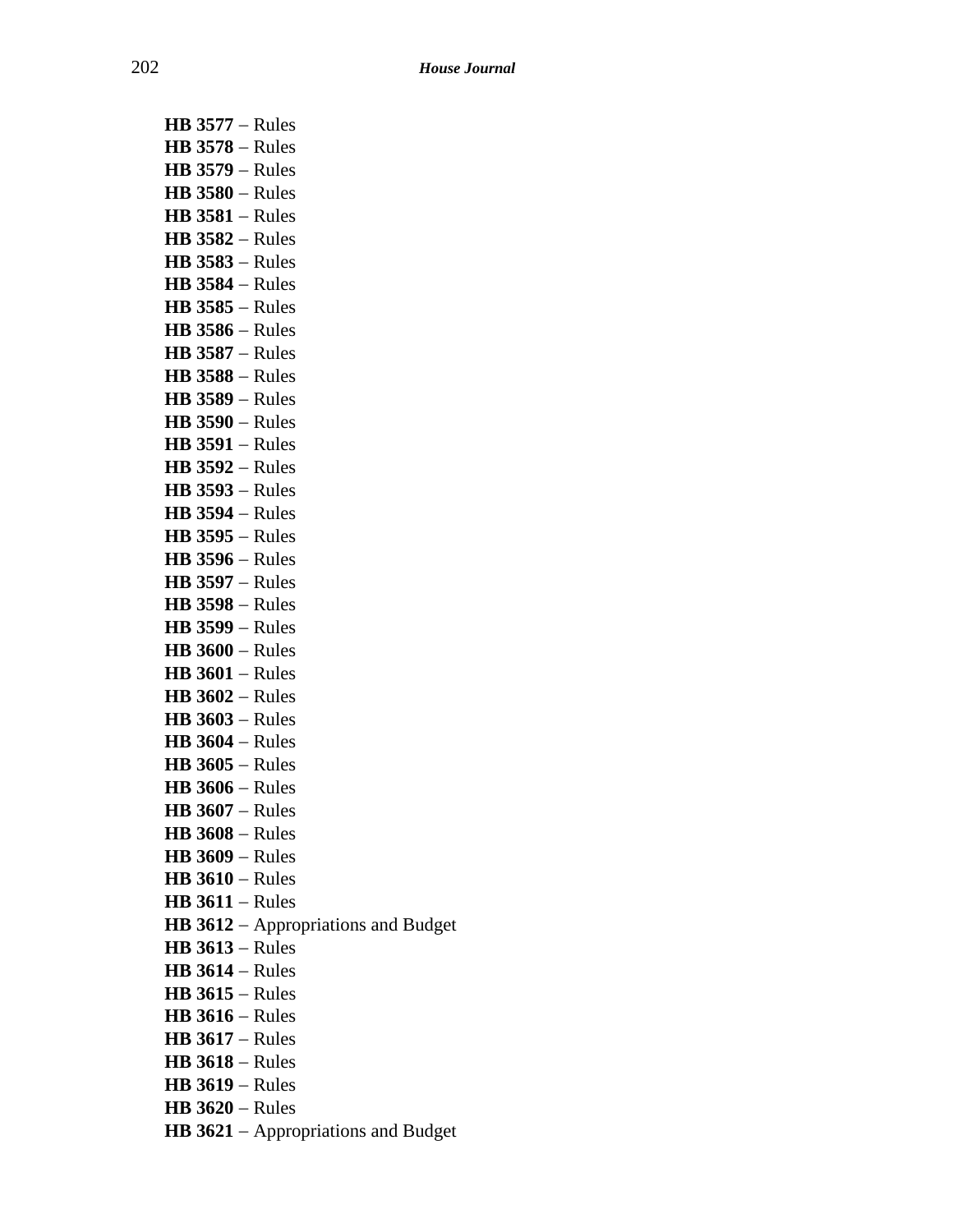- **HB 3622** − Appropriations and Budget
- **HB 3623** − Rules
- **HB 3624** − Rules
- **HB 3625** − Rules
- **HB 3626** − Rules
- **HB 3627** − Rules
- **HB 3628** − Rules
- **HB 3629** − Rules
- **HB 3630** − Rules
- **HB 3631** − Rules
- **HB 3632** − Rules
- **HB 3633** − Rules
- **HB 3634** − Alcohol, Tobacco and Controlled Substances
- **HB 3635** − Appropriations and Budget
- **HB 3636** − Energy and Natural Resources
- **HB 3637** − Appropriations and Budget
- **HB 3638** − Appropriations and Budget
- **HB 3639** − Wildlife
- **HB 3640** − Rules
- **HB 3641** − Alcohol, Tobacco and Controlled Substances
- **HB 3642** − County and Municipal Government
- **HB 3643** − Common Education
- **HB 3644** − Common Education
- **HB 3645** − Common Education
- **HB 3646** − Tourism
- **HB 3647** − Tourism
- **HB 3648** − Rules
- **HB 3649** − Appropriations and Budget
- **HB 3650** − Banking, Financial Services and Pensions
- **HB 3651** − Rules
- **HB 3652** − Rules
- **HB 3653** − Rules
- **HB 3654** − Common Education
- **HB 3655** − Common Education
- **HB 3656** − Common Education
- **HB 3657** − Common Education
- **HB 3658** − Common Education
- **HB 3659** − Common Education
- **HB 3660** − Common Education
- **HB 3661** − Public Safety
- **HB 3662** − Rules
- **HB 3663** − Rules
- **HB 3664** − Rules
- **HB 3665** − Rules
- **HB 3666** − Rules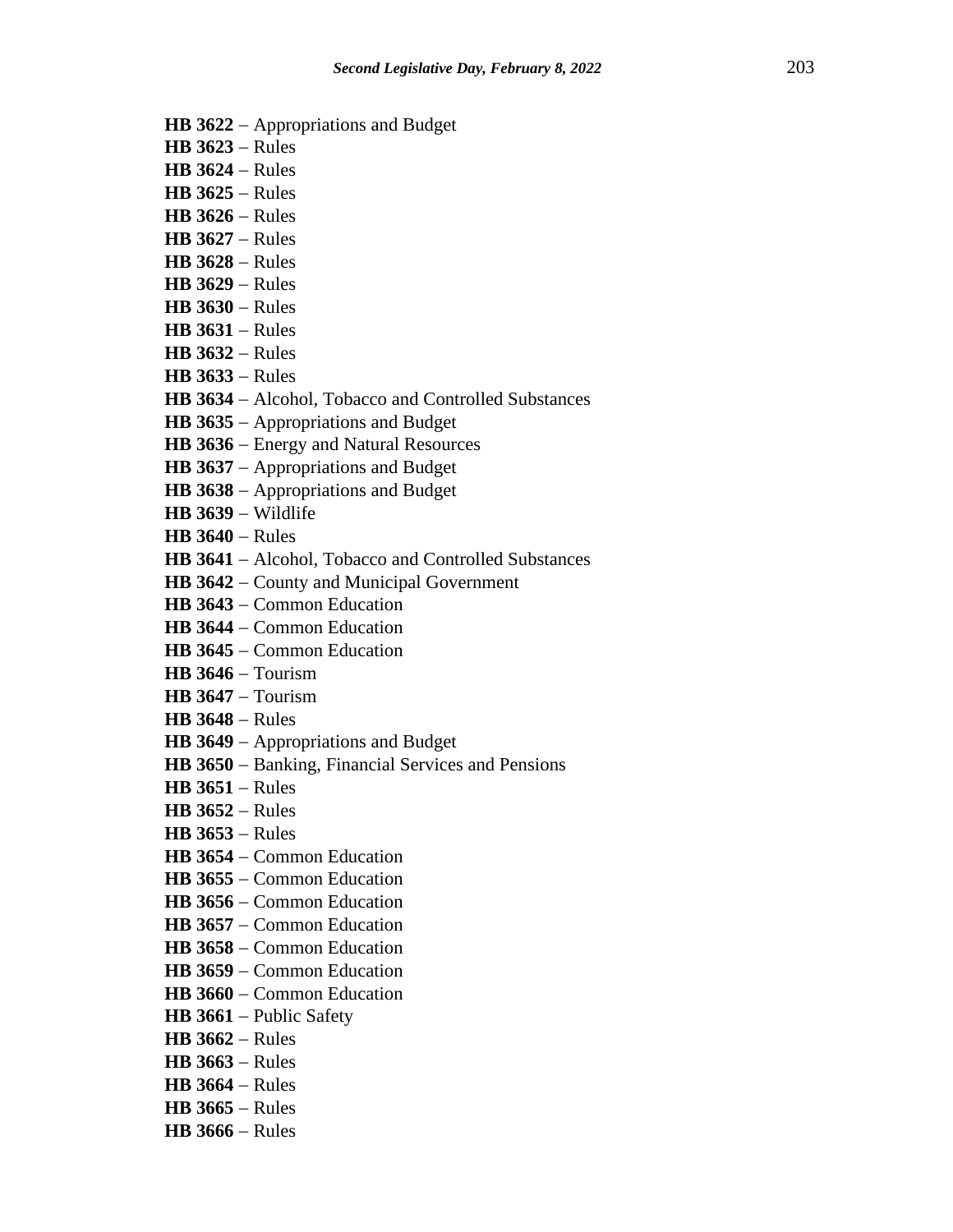- **HB 3667** − Banking, Financial Services and Pensions
- **HB 3668** − Rules
- **HB 3669** − Appropriations and Budget
- **HB 3670** − Appropriations and Budget
- **HB 3671** − Appropriations and Budget
- **HB 3672** − Appropriations and Budget
- **HB 3673** − Appropriations and Budget
- **HB 3674** − Rules
- **HB 3675** − Appropriations and Budget
- **HB 3676** − Appropriations and Budget
- **HB 3677** − Elections and Ethics
- **HB 3678** − Elections and Ethics
- **HB 3679** − Alcohol, Tobacco and Controlled Substances
- **HB 3680** − Elections and Ethics
- **HB 3681** − Appropriations and Budget
- **HB 3682** − Judiciary Criminal
- **HB 3683** − Rules
- **HB 3684** − Rules
- **HB 3685** − Appropriations and Budget
- **HB 3686** − Appropriations and Budget
- **HB 3687** − Appropriations and Budget
- **HB 3688** − Appropriations and Budget
- **HB 3689** − Appropriations and Budget
- **HB 3690** − Rules
- **HB 3691** − Rules
- **HB 3692** − County and Municipal Government
- **HB 3693** − Appropriations and Budget
- **HB 3694** − Rules
- **HB 3695** − Rules
- **HB 3696** − Rules
- **HB 3697** − Rules
- **HB 3698** − Rules
- **HB 3699** − Rules
- **HB 3700** − Public Health
- **HB 3701** − Appropriations and Budget
- **HB 3702** − Technology
- **HB 3703** − Business and Commerce
- **HB 3704** − Rules
- **HB 3705** − Rules
- **HB 3706** − Rules
- **HB 3707** − Rules
- **HB 3708** − Rules
- **HB 3709** − Banking, Financial Services and Pensions
- **HB 3710** − Rules
- **HB 3711** − Rules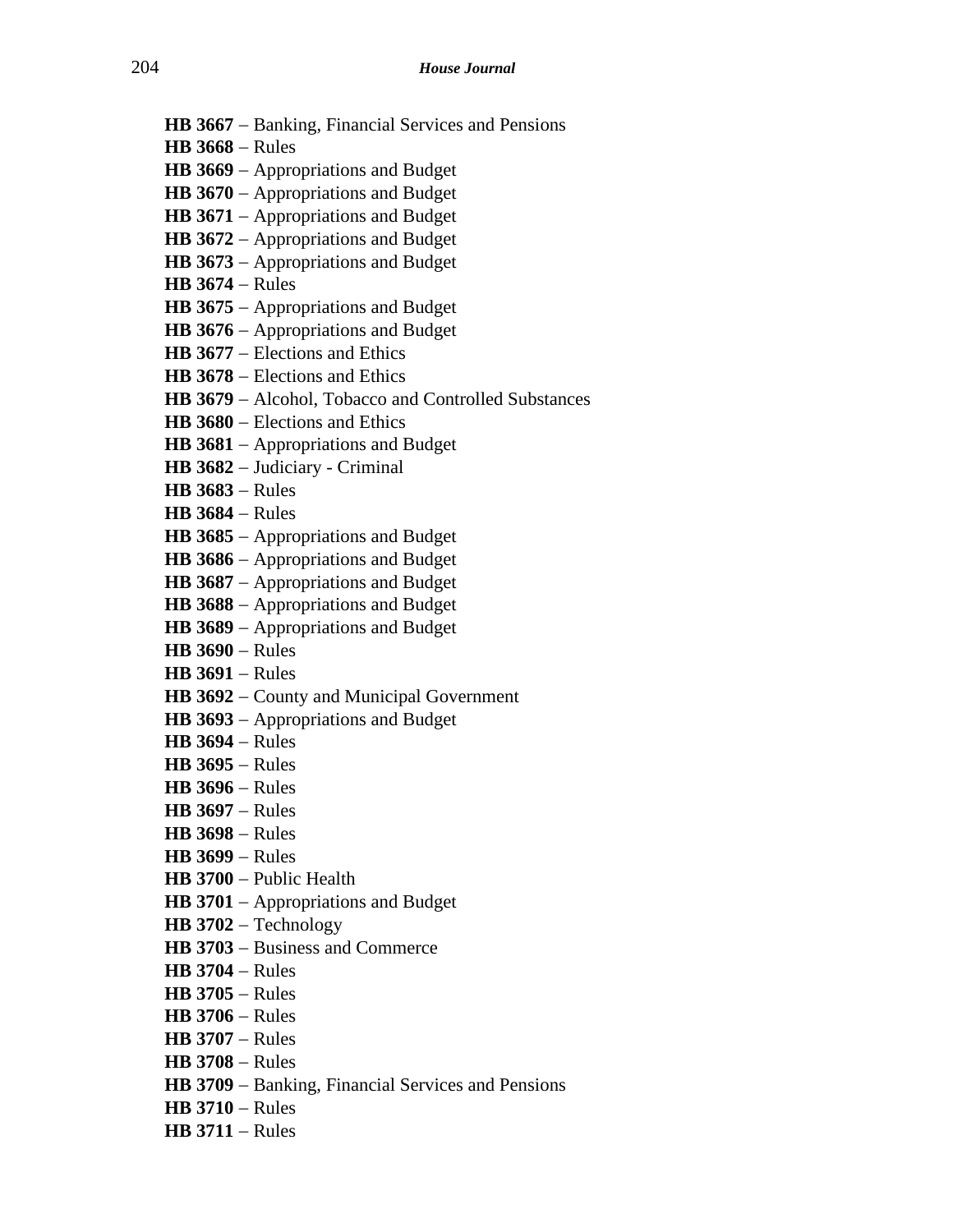- **HB 3712** − Rules
- **HB 3713** − Rules
- **HB 3714** − Rules
- **HB 3715** − Rules
- **HB 3716** − Rules
- **HB 3717** − Rules
- **HB 3718** − Rules
- **HB 3719** − Rules
- **HB 3720** − Appropriations and Budget
- **HB 3721** − Appropriations and Budget
- **HB 3722** − Appropriations and Budget
- **HB 3723** − Rules
- **HB 3724** − Rules
- **HB 3725** − Rules
- **HB 3726** − Alcohol, Tobacco and Controlled Substances
- **HB 3727** − Alcohol, Tobacco and Controlled Substances
- **HB 3728** − Alcohol, Tobacco and Controlled Substances
- **HB 3729** − General Government
- **HB 3730** − Agriculture and Rural Development
- **HB 3731** − Public Health
- **HB 3732** − Alcohol, Tobacco and Controlled Substances
- **HB 3733** − Rules
- **HB 3734** − Appropriations and Budget
- **HB 3735** − Rules
- **HB 3736** − Rules
- **HB 3737** − Rules
- **HB 3738** − Rules
- **HB 3739** − Alcohol, Tobacco and Controlled Substances
- **HB 3740** − Transportation
- **HB 3741** − Health Services and Long-Term Care
- **HB 3742** − Judiciary Criminal
- **HB 3743** − Public Safety
- **HB 3744** − Judiciary Criminal
- **HB 3745** − Judiciary Criminal
- **HB 3746** − Judiciary Criminal
- **HB 3747** − Criminal Justice and Corrections
- **HB 3748** − Rules
- **HB 3749** − Rules
- **HB 3750** − Rules
- **HB 3751** − Rules
- **HB 3752** − Alcohol, Tobacco and Controlled Substances
- **HB 3753** − Rules
- **HB 3754** − Rules
- **HB 3755** − Rules
- **HB 3756** − Appropriations and Budget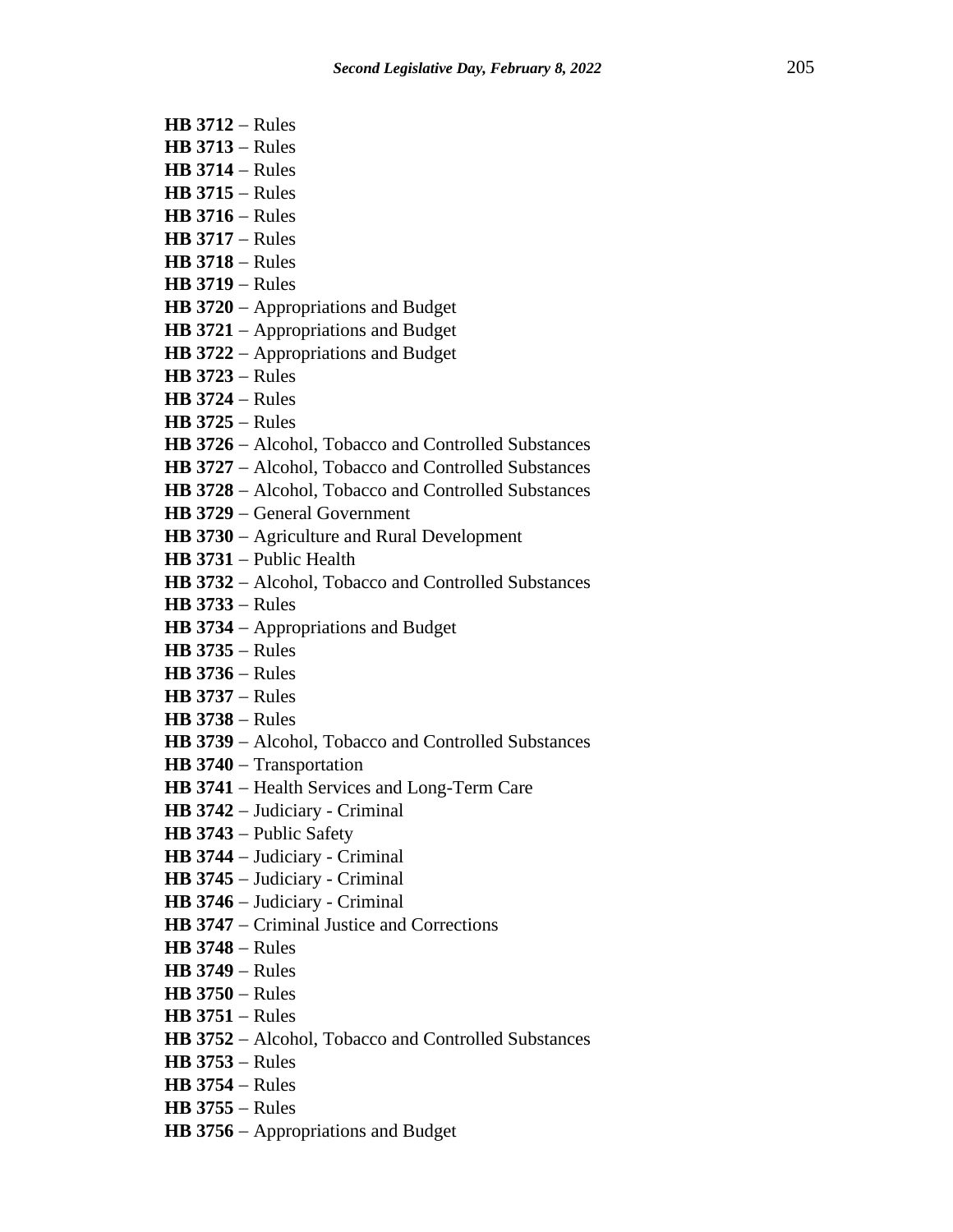- **HB 3757** − Appropriations and Budget
- **HB 3758** − Common Education
- **HB 3759** − Appropriations and Budget
- **HB 3760** − Banking, Financial Services and Pensions
- **HB 3761** − Rules
- **HB 3762** − Rules
- **HB 3763** − Rules
- **HB 3764** − Criminal Justice and Corrections
- **HB 3765** − Rules
- **HB 3766** − Rules
- **HB 3767** − Rules
- **HB 3768** − Rules
- **HB 3769** − Rules
- **HB 3770** − Rules
- **HB 3771** − Rules
- **HB 3772** − Rules
- **HB 3773** − Rules
- **HB 3774** − Rules
- **HB 3775** − Rules
- **HB 3776** − Rules
- **HB 3777** − Rules
- **HB 3778** − Rules
- **HB 3779** − Rules **HB 3780** − Rules
- **HB 3781** − Rules
- **HB 3782** − Rules
- **HB 3783** − Rules
- **HB 3784** − Rules
- **HB 3785** − Rules
- **HB 3786** − Rules
- **HB 3787** − Rules
- 
- **HB 3788** − Rules
- **HB 3789** − Rules
- **HB 3790** − Rules
- **HB 3791** − Rules
- **HB 3792** − Rules
- **HB 3793** − Rules
- **HB 3794** − Rules
- **HB 3795** − Rules
- **HB 3796** − Rules
- **HB 3797** − Rules
- **HB 3798** − Rules
- **HB 3799** − Rules
- 
- **HB 3800** − Rules
- **HB 3801** − Rules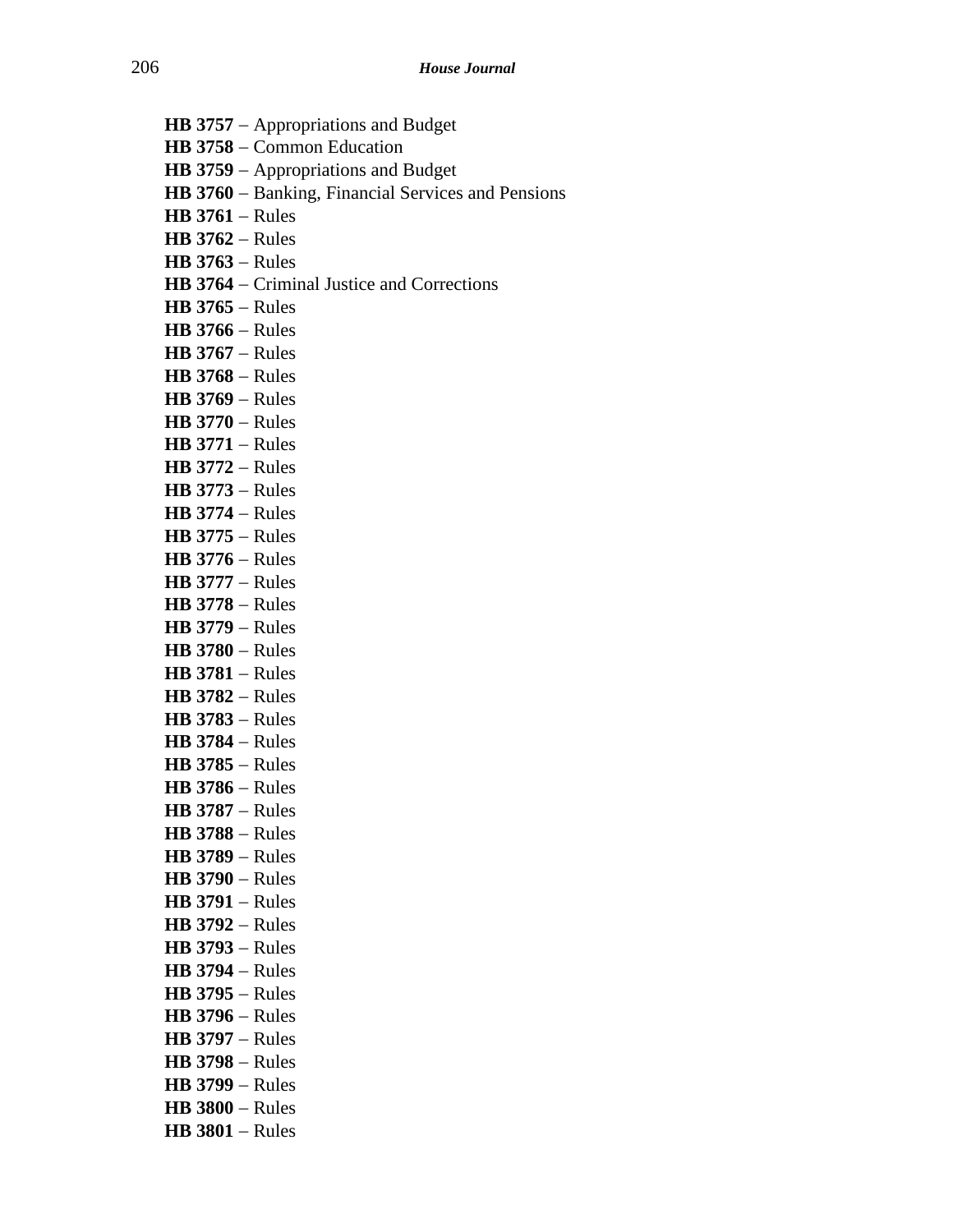- **HB 3802** − Rules
- **HB 3803** − Rules
- **HB 3804** − Rules
- **HB 3805** − Rules
- **HB 3806** − Rules
- **HB 3807** − Rules
- **HB 3808** − Rules
- **HB 3809** − Rules
- **HB 3810** − Judiciary Civil
- **HB 3811** − Rules
- **HB 3812** − Appropriations and Budget
- **HB 3813** − Rules
- **HB 3814** − Business and Commerce
- **HB 3815** − Judiciary Civil
- **HB 3816** − County and Municipal Government
- **HB 3817** − Rules
- **HB 3818** − Rules
- **HB 3819** − Rules
- **HB 3820** − Utilities
- **HB 3821** − Appropriations and Budget
- **HB 3822** − Public Safety
- **HB 3823** − Common Education
- **HB 3824** − Energy and Natural Resources
- **HB 3825** − Appropriations and Budget
- **HB 3826** − General Government
- **HB 3827** − Alcohol, Tobacco and Controlled Substances
- **HB 3828** − Rules
- **HB 3829** − Rules
- **HB 3830** − Rules
- **HB 3831** − Rules
- **HB 3832** − Rules
- **HB 3833** − Rules
- **HB 3834** − Rules
- **HB 3835** − Rules
- **HB 3836** − Rules
- **HB 3837** − Rules
- **HB 3838** − Rules
- **HB 3839** − Rules
- 
- **HB 3840** − Rules
- **HB 3841** − Rules
- **HB 3842** − Rules
- **HB 3843** − Rules
- **HB 3844** − Rules
- **HB 3845** − Rules
- **HB 3846** − Rules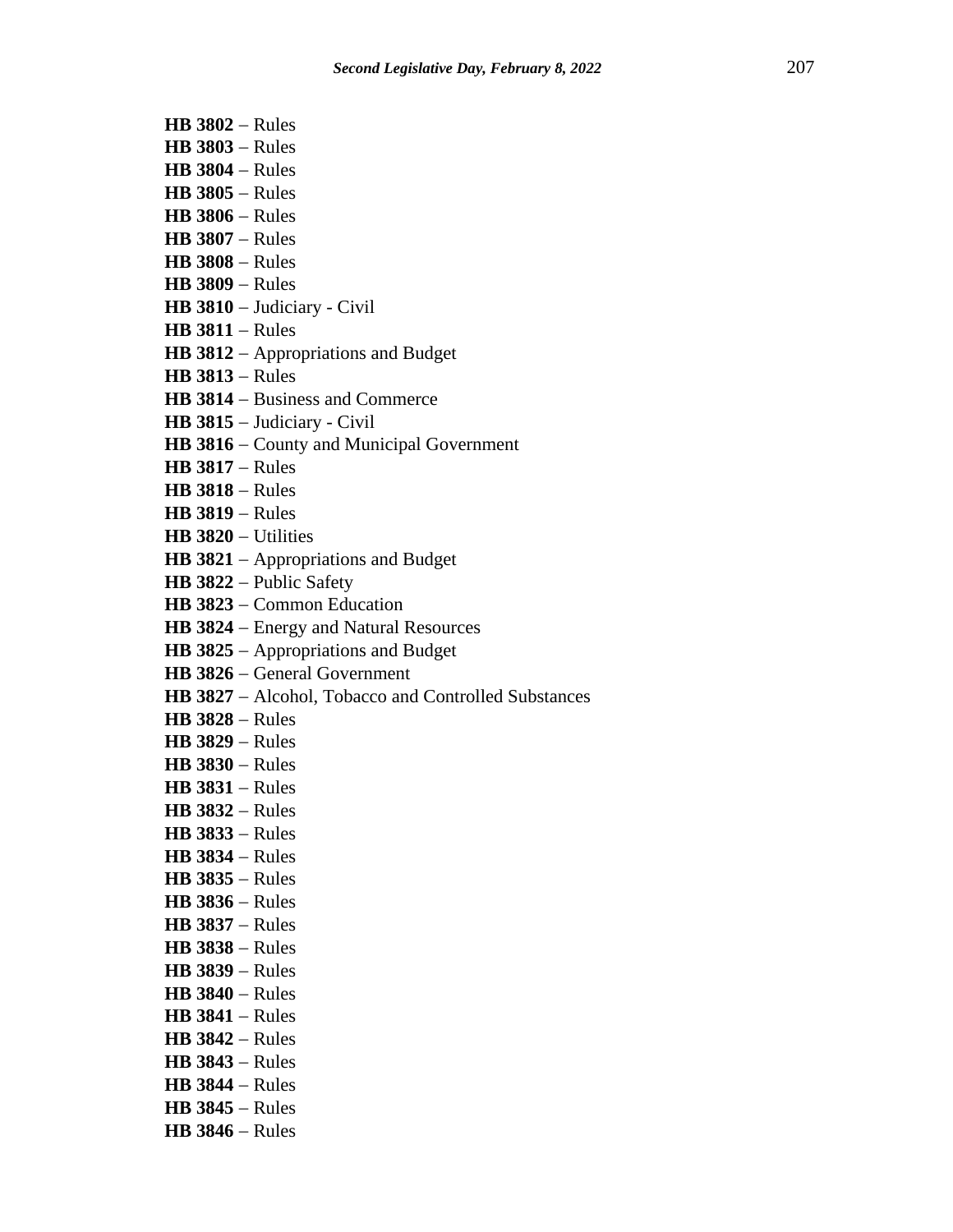**HB 3847** − Rules **HB 3848** − Technology **HB 3849** − Appropriations and Budget **HB 3850** − Appropriations and Budget **HB 3851** − Children, Youth and Family Services **HB 3852** − Transportation **HB 3853** − Rules **HB 3854** − Appropriations and Budget **HB 3855** − Rules **HB 3856** − Rules **HB 3857** − Rules **HB 3858** − Rules **HB 3859** − Rules **HB 3860** − Rules **HB 3861** − Rules **HB 3862** − Rules **HB 3863** − Rules **HB 3864** − Rules **HB 3865** − Appropriations and Budget **HB 3866** − Public Safety **HB 3867** − Public Health **HB 3868** − Alcohol, Tobacco and Controlled Substances **HB 3869** − Rules **HB 3870** − Rules **HB 3871** − Rules **HB 3872** − Rules **HB 3873** − Rules **HB 3874** − Rules **HB 3875** − Rules **HB 3876** − Government Modernization and Efficiency **HB 3877** − Judiciary - Civil **HB 3878** − Public Health **HB 3879** − Banking, Financial Services and Pensions **HB 3880** − Rules **HB 3881** − Rules **HB 3882** − Rules **HB 3883** − Rules **HB 3884** − Rules **HB 3885** − Rules

- **HB 3886** − Rules
- **HB 3887** − Rules
- **HB 3888** − Rules
- **HB 3889** − Rules
- **HB 3890** − General Government
- **HB 3891** − Alcohol, Tobacco and Controlled Substances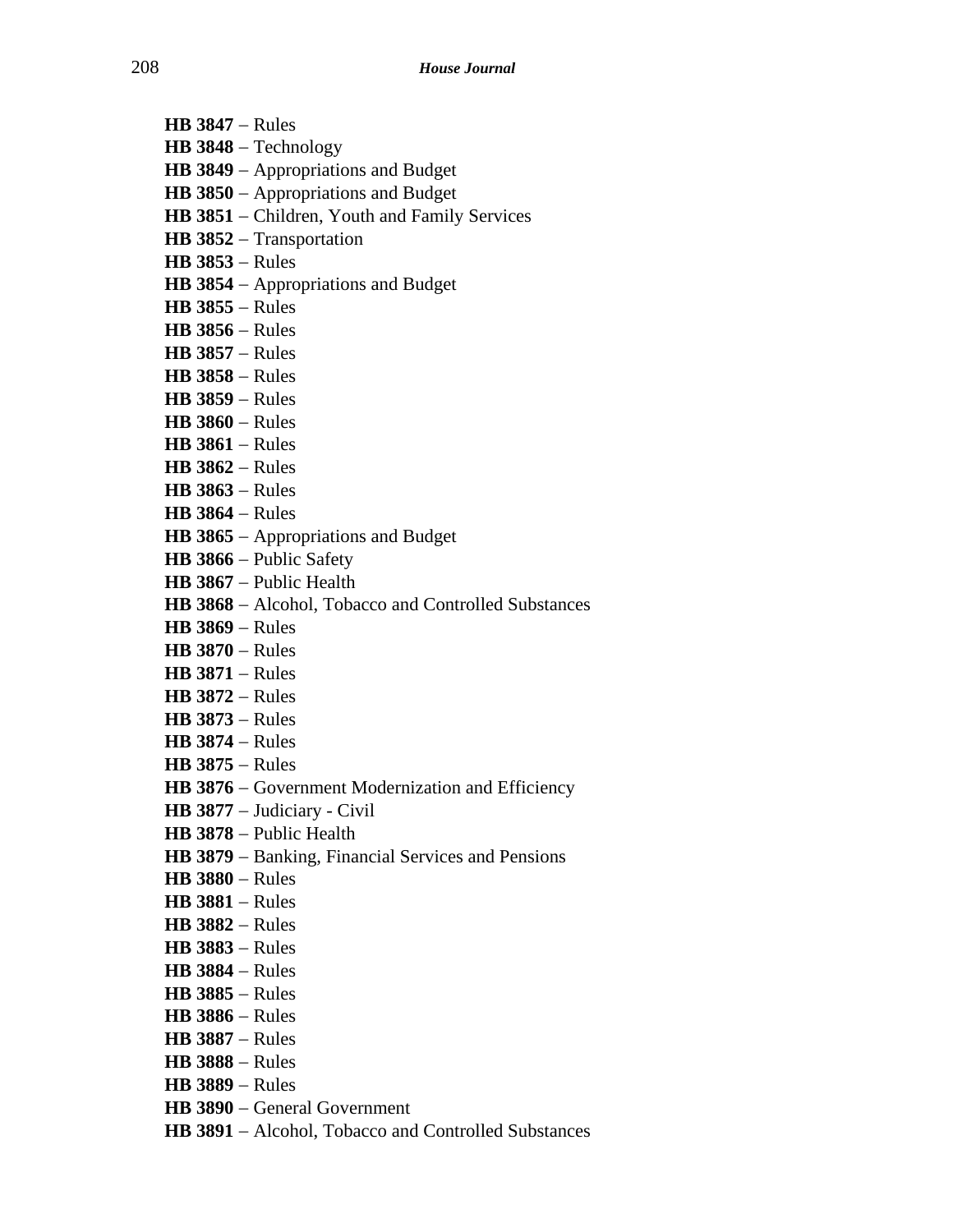- **HB 3892** − Public Health
- **HB 3893** − Rules
- **HB 3894** − Rules
- **HB 3895** − Rules
- **HB 3896** − Common Education
- **HB 3897** − Judiciary Civil
- **HB 3898** − Judiciary Civil
- **HB 3899** − Judiciary Civil
- **HB 3900** − Judiciary Civil
- **HB 3901** − Utilities
- **HB 3902** − Veterans and Military Affairs
- **HB 3903** − Judiciary Criminal
- **HB 3904** − Rules
- **HB 3905** − Appropriations and Budget
- **HB 3906** − County and Municipal Government
- **HB 3907** − Judiciary Civil
- **HB 3908** − Common Education
- **HB 3909** − Rules
- **HB 3910** − Rules
- **HB 3911** − Rules
- **HB 3912** − Rules
- **HB 3913** − Rules
- **HB 3914** − Appropriations and Budget
- **HB 3915** − Rules
- **HB 3916** − Rules
- **HB 3917** − Rules
- **HB 3918** − Rules
- **HB 3919** − Rules
- **HB 3920** − Rules
- **HB 3921** − Rules
- **HB 3922** − Rules
- **HB 3923** − Rules
- **HB 3924** − Rules
- **HB 3925** − Rules
- **HB 3926** − Rules
- **HB 3927** − Rules
- **HB 3928** − Rules
- **HB 3929** − Rules
- **HB 3930** − Rules
- **HB 3931** − Rules
- **HB 3932** − Rules
- **HB 3933** − Rules
- **HB 3934** − Rules
- **HB 3935** − Rules
- **HB 3936** − Rules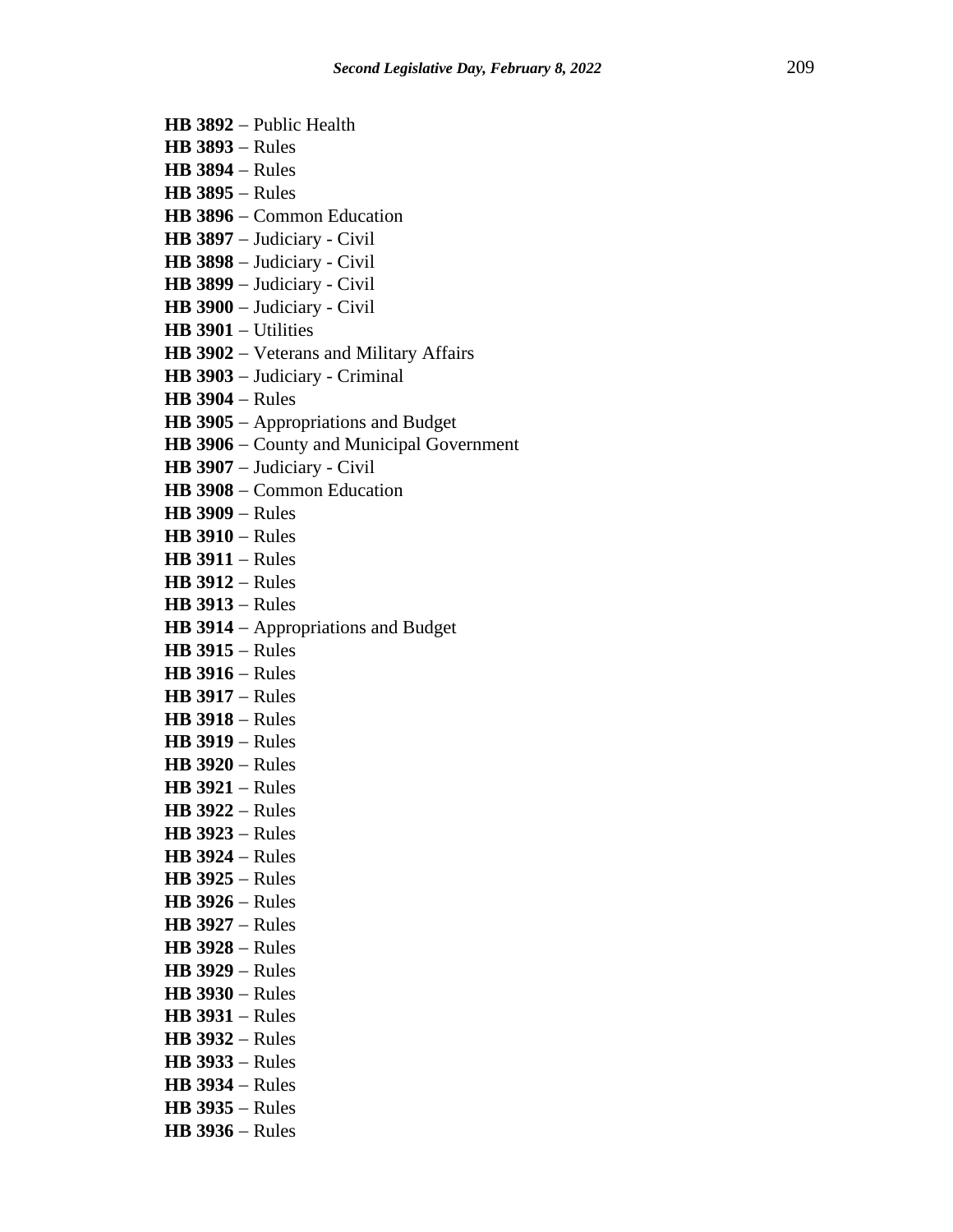| <b>HB 3937 - Rules</b>                                     |
|------------------------------------------------------------|
| <b>HB 3938 - Rules</b>                                     |
| <b>HB 3939 - Rules</b>                                     |
| <b>HB 3940 - Rules</b>                                     |
| $HB$ 3941 – Rules                                          |
| $HB$ 3942 – Rules                                          |
| <b>HB 3943 - Rules</b>                                     |
| <b>HB 3944 - Rules</b>                                     |
| $HB$ 3945 – Rules                                          |
| $HB$ 3946 – Rules                                          |
| $HB$ 3947 – Rules                                          |
| <b>HB 3948 - Rules</b>                                     |
| <b>HB 3949 - Rules</b>                                     |
| $HB$ 3950 – Rules                                          |
| $HB$ 3951 – Rules                                          |
| $HB$ 3952 – Rules                                          |
| <b>HB 3953 - Rules</b>                                     |
| <b>HB 3954 - Rules</b>                                     |
| <b>HB 3955 - Rules</b>                                     |
| $HB$ 3956 – Rules                                          |
| <b>HB 3957 - Rules</b>                                     |
| <b>HB 3958 - Rules</b>                                     |
| <b>HB 3959 - Rules</b>                                     |
| $HB$ 3960 – Rules                                          |
| $HB$ 3961 – Rules                                          |
| $HB 3962 - Rules$                                          |
| $HB$ 3963 – Rules                                          |
| HB 3964 - Transportation                                   |
| <b>HB 3965</b> – Business and Commerce                     |
| HB 3966 - Public Safety                                    |
| HB 3967 - Transportation                                   |
| $HB$ 3968 – Rules                                          |
| <b>HB 3969 - Rules</b><br><b>HB 3970 - Rules</b>           |
|                                                            |
| $HB$ 3971 – Rules<br><b>HB 3972</b> – Elections and Ethics |
| HB 3973 - General Government                               |
| HB 3974 - Judiciary - Civil                                |
| HB 3975 - Judiciary - Criminal                             |
| <b>HB 3976</b> $-$ State Powers                            |
| HB 3977 - Government Modernization and Efficiency          |
| $HB$ 3978 – Insurance                                      |
| $HB$ 3979 – Insurance                                      |
|                                                            |

- **HB 3980** − Rules
- **HB 3981** − Rules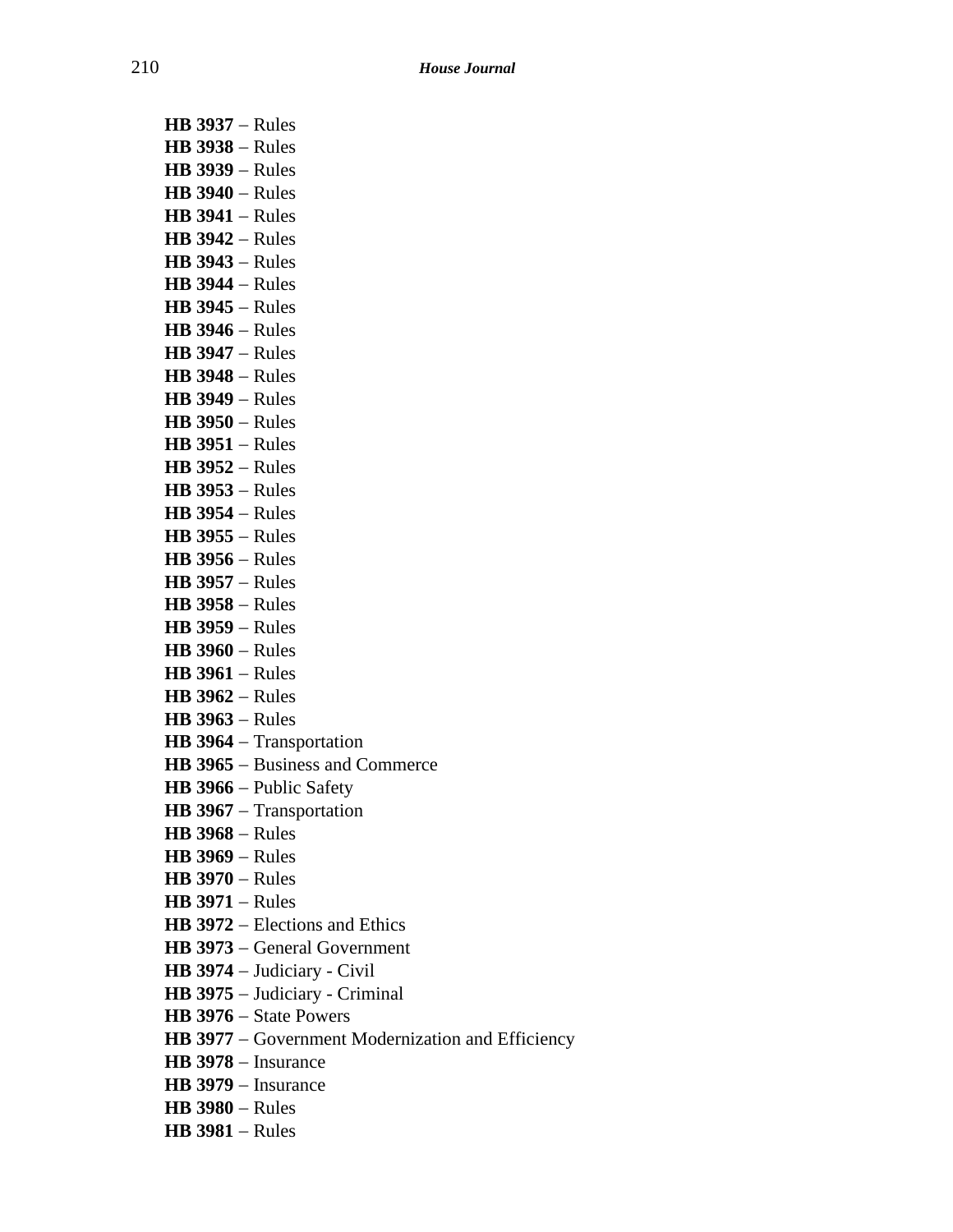- **HB 3982** − Rules
- **HB 3983** − Rules
- **HB 3984** − Rules
- **HB 3985** − Rules
- **HB 3986** − Rules
- **HB 3987** − Rules
- **HB 3988** − Rules
- **HB 3989** − Rules
- **HB 3990** − Rules
- **HB 3991** − Rules
- **HB 3992** − Rules
- **HB 3993** − Rules
- **HB 3994** − Business and Commerce
- **HB 3995** − Utilities
- **HB 3996** − Appropriations and Budget
- **HB 3997** − Rules
- **HB 3998** − Common Education
- **HB 3999** − Alcohol, Tobacco and Controlled Substances
- **HB 4000** − Rules
- **HB 4001** − Rules
- **HB 4002** − Rules
- **HB 4003** − Rules
- **HB 4004** − Rules
- **HB 4005** − Rules
- **HB 4006** − Rules
- **HB 4007** − Rules
- **HB 4008** − Transportation
- **HB 4009** − Rules
- **HB 4010** − Rules
- **HB 4011** − Appropriations and Budget
- **HB 4012** − Common Education
- **HB 4013** − Judiciary Criminal
- **HB 4014** − County and Municipal Government
- **HB 4015** − Higher Education and Career Tech
- **HB 4016** − Common Education
- **HB 4017** − Criminal Justice and Corrections
- **HB 4018** − Higher Education and Career Tech
- **HB 4019** − Rules
- **HB 4020** − Rules
- **HB 4021** − Rules
- **HB 4022** − Rules
- **HB 4023** − Rules
- **HB 4024** − Rules
- **HB 4025** − Rules
- **HB 4026** − Rules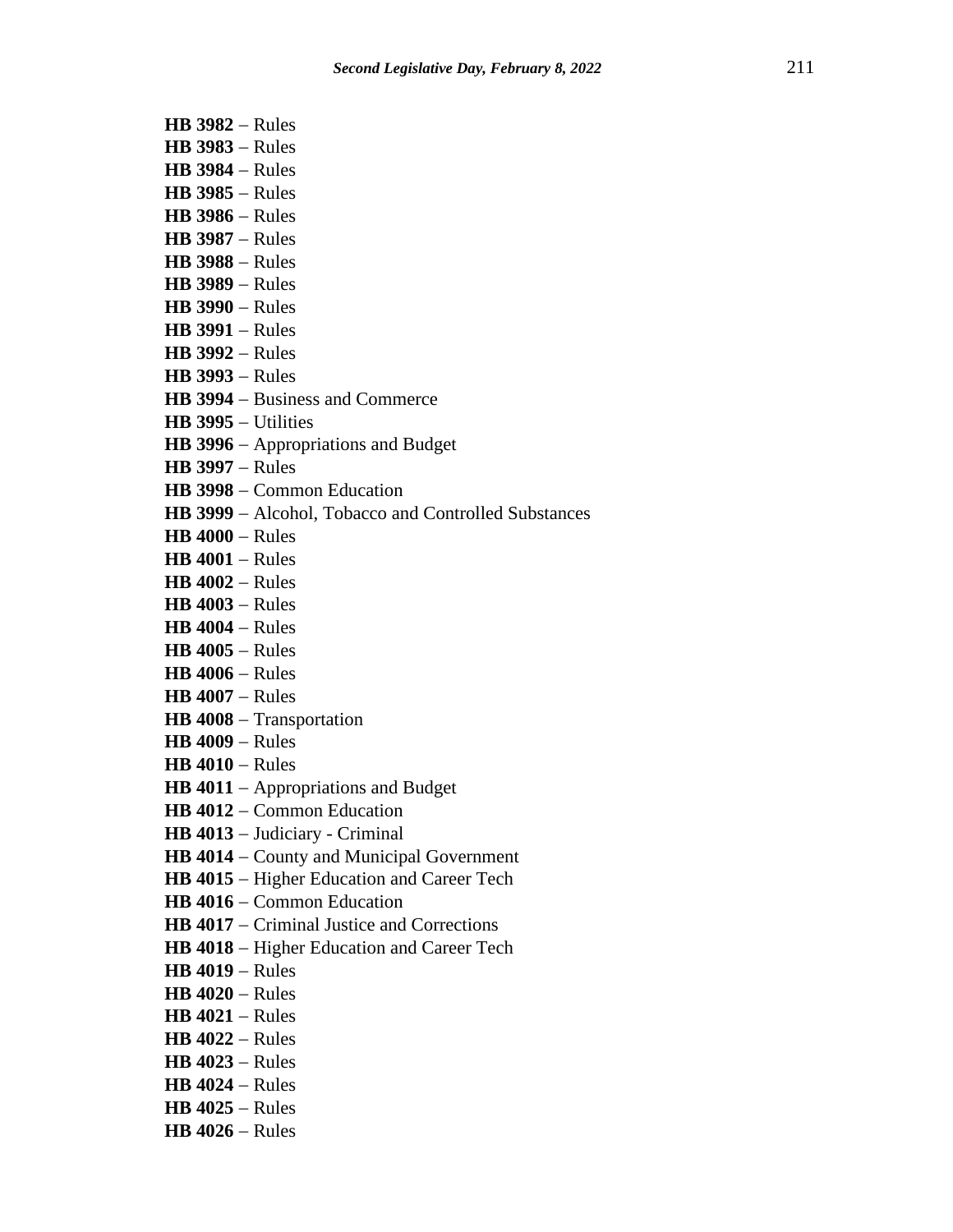**HB 4027** − Rules **HB 4028** − Rules **HB 4029** − Rules **HB 4030** − Rules **HB 4031** − Rules **HB 4032** − Rules **HB 4033** − Rules **HB 4034** − Rules **HB 4035** − Rules **HB 4036** − Rules **HB 4037** − Rules **HB 4038** − Rules **HB 4039** − Rules **HB 4040** − Rules **HB 4041** − Rules **HB 4042** − Rules **HB 4043** − Rules **HB 4044** − Appropriations and Budget **HB 4045** − Rules **HB 4046** − Rules **HB 4047** − Rules **HB 4048** − Rules **HB 4049** − Rules **HB 4050** − Rules **HB 4051** − General Government **HB 4052** − Public Health **HB 4053** − Alcohol, Tobacco and Controlled Substances **HB 4054** − Rules **HB 4055** − Rules **HB 4056** − Rules **HB 4057** − Rules **HB 4058** − Rules **HB 4059** − Rules **HB 4060** − Rules **HB 4061** − Rules **HB 4062** − Rules **HB 4063** − Rules **HB 4064** − Rules **HB 4065** − Rules **HB 4066** − Rules **HB 4067** − Rules **HB 4068** − Rules **HB 4069** − Rules **HB 4070** − Rules **HB 4071** − Rules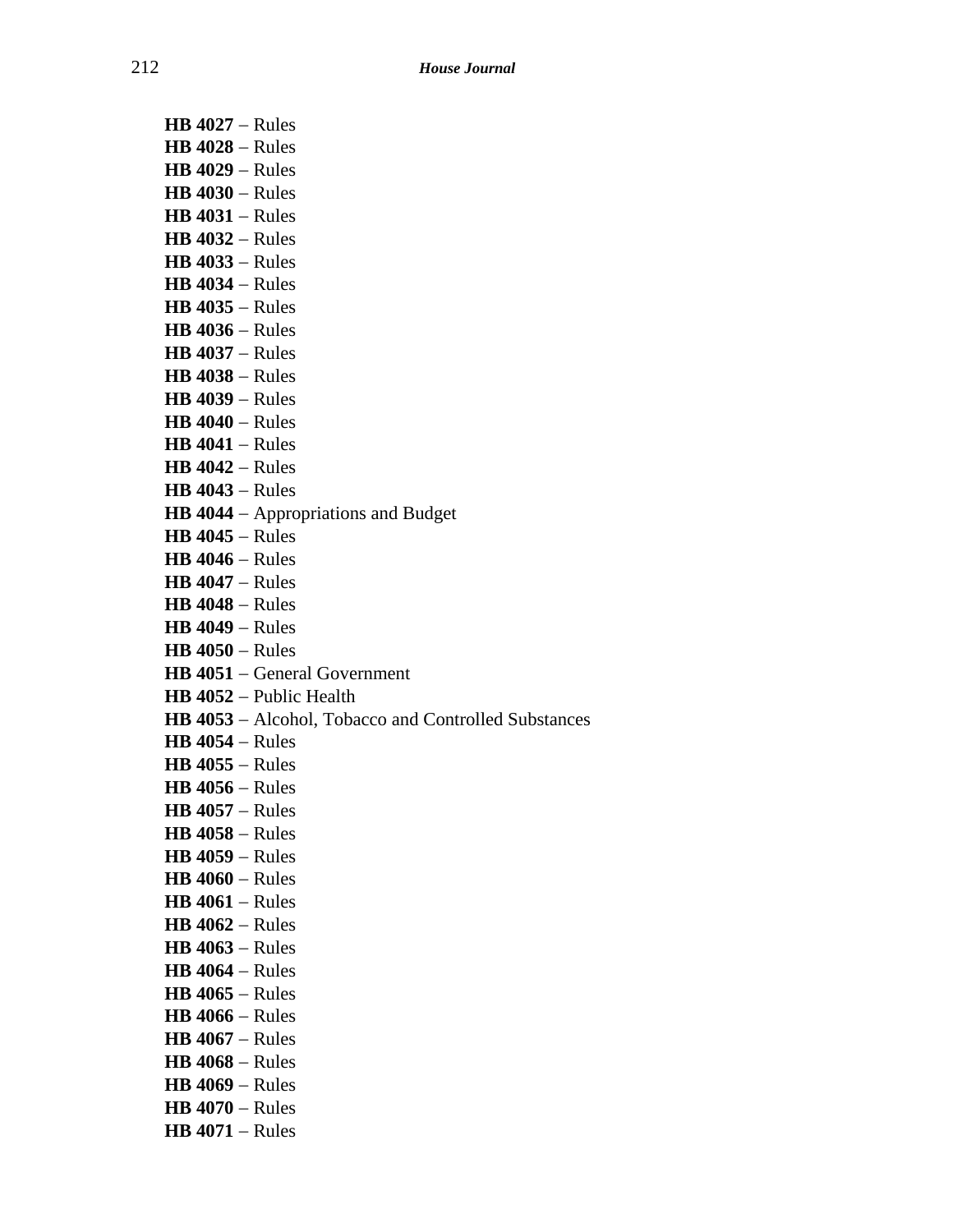- **HB 4072** − Rules
- **HB 4073** − Appropriations and Budget
- **HB 4074** − Appropriations and Budget
- **HB 4075** − Appropriations and Budget
- **HB 4076** − Appropriations and Budget
- **HB 4077** − Judiciary Civil
- **HB 4078** − Judiciary Civil
- **HB 4079** − Judiciary Civil
- **HB 4080** − Appropriations and Budget
- **HB 4081** − Rules
- **HB 4082** − Rules
- **HB 4083** − Rules
- **HB 4084** − Rules
- **HB 4085** − Rules
- **HB 4086** − Rules
- **HB 4087** − Rules
- **HB 4088** − Rules
- **HB 4089** − Rules
- **HB 4090** − Rules
- **HB 4091** − Rules
- **HB 4092** − Rules
- **HB 4093** − Rules
- **HB 4094** − Rules
- **HB 4095** − Rules
- **HB 4096** − Transportation
- **HB 4097** − Rules
- **HB 4098** − Insurance
- **HB 4099** − Appropriations and Budget
- **HB 4100** − Judiciary Civil
- **HB 4101** − Rules
- **HB 4102** − Rules
- **HB 4103** − Government Modernization and Efficiency
- **HB 4104** − Agriculture and Rural Development
- **HB 4105** − Transportation
- **HB 4106** − Appropriations and Budget
- **HB 4107** − Common Education
- **HB 4108** − Appropriations and Budget
- **HB 4109** − Appropriations and Budget
- **HB 4110** − Rules
- **HB 4111** − Rules
- **HB 4112** − Rules
- **HB 4113** − Rules
- **HB 4114** − Rules
- **HB 4115** − Rules
- **HB 4116** − Rules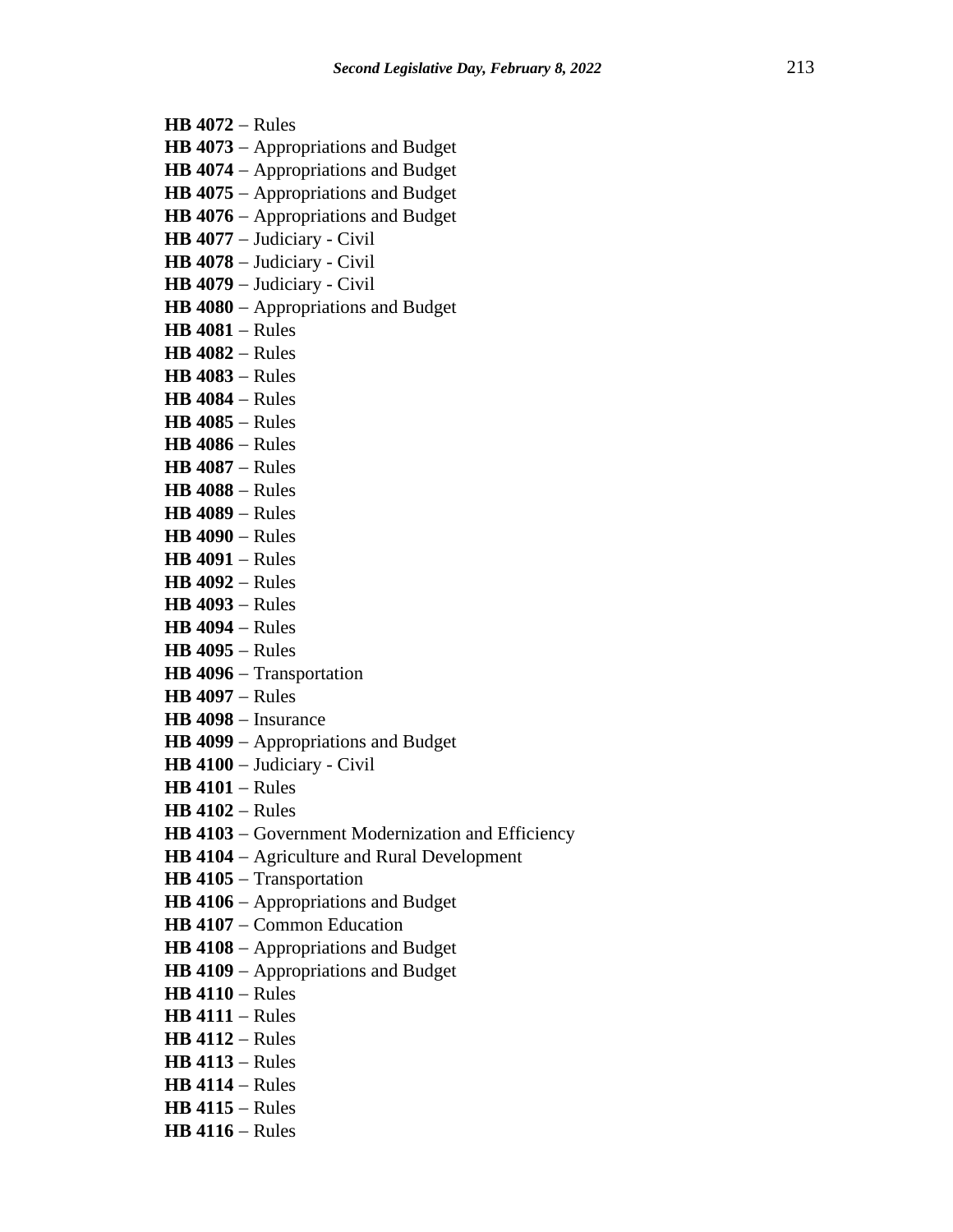- **HB 4117** − Appropriations and Budget
- **HB 4118** − Appropriations and Budget
- **HB 4119** − Rules
- **HB 4120** − Rules
- **HB 4121** − Rules
- **HB 4122** − Rules
- **HB 4123** − Rules
- **HB 4124** − Rules
- **HB 4125** − Rules
- **HB 4126** − Rules
- **HB 4127** − Rules
- **HB 4128** − Rules
- **HB 4129** − Rules
- **HB 4130** − Banking, Financial Services and Pensions
- **HB 4131** − Rules
- **HB 4132** − Rules
- **HB 4133** − Common Education
- **HB 4134** − Rules
- **HB 4135** − County and Municipal Government
- **HB 4136** − Rules
- **HB 4137** − Rules
- **HB 4138** − Criminal Justice and Corrections
- **HB 4139** − Rules
- **HB 4140** − Rules
- **HB 4141** − Rules
- **HB 4142** − Rules
- **HB 4143** − Appropriations and Budget
- **HB 4144** − Rules
- **HB 4145** − Rules
- **HB 4146** − Rules
- **HB 4147** − Rules
- **HB 4148** − Rules
- **HB 4149** − Rules
- **HB 4150** − Rules
- **HB 4151** − Elections and Ethics
- **HB 4152** − Appropriations and Budget
- **HB 4153** − Appropriations and Budget
- **HB 4154** − Appropriations and Budget
- **HB 4155** − Children, Youth and Family Services
- **HB 4156** − Public Safety
- **HB 4157** − Judiciary Civil
- **HB 4158** − Judiciary Criminal
- **HB 4159** − Rules
- **HB 4160** − Rules
- **HB 4161** − Rules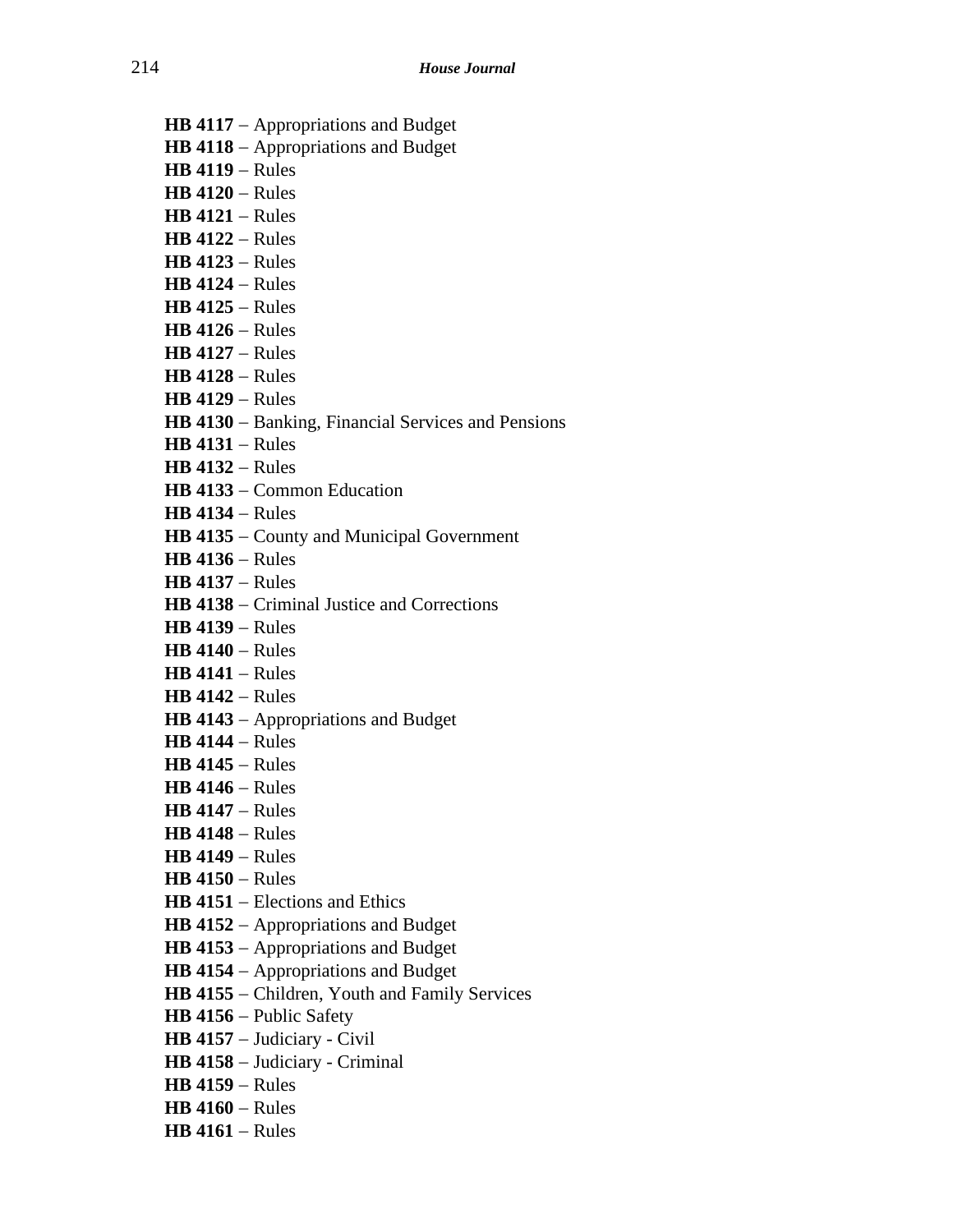**HB 4162** − Tourism **HB 4163** − Rules **HB 4164** − Rules **HB 4165** − Rules **HB 4166** − Rules **HB 4167** − Rules **HB 4168** − Rules **HB 4169** − Rules **HB 4170** − Rules **HB 4171** − Rules **HB 4172** − Rules **HB 4173** − Rules **HB 4174** − Rules **HB 4175** − Rules **HB 4176** − Rules **HB 4177** − Rules **HB 4178** − Rules **HB 4179** − Rules **HB 4180** − Rules **HB 4181** − Rules **HB 4182** − Rules **HB 4183** − Rules **HB 4184** − Rules **HB 4185** − Rules **HB 4186** − Rules **HB 4187** − Rules **HB 4188** − Government Modernization and Efficiency **HB 4189** − Criminal Justice and Corrections **HB 4190** − Government Modernization and Efficiency **HB 4191** − Criminal Justice and Corrections **HB 4192** − General Government **HB 4193** − Alcohol, Tobacco and Controlled Substances **HB 4194** − Judiciary - Criminal **HB 4195** − Higher Education and Career Tech **HB 4196** − Higher Education and Career Tech **HB 4197** − Rules **HB 4198** − Rules **HB 4199** − Rules **HB 4200** − Rules **HB 4201** − Rules **HB 4202** − Rules **HB 4203** − Rules **HB 4204** − Rules **HB 4205** − Rules

**HB 4206** − Rules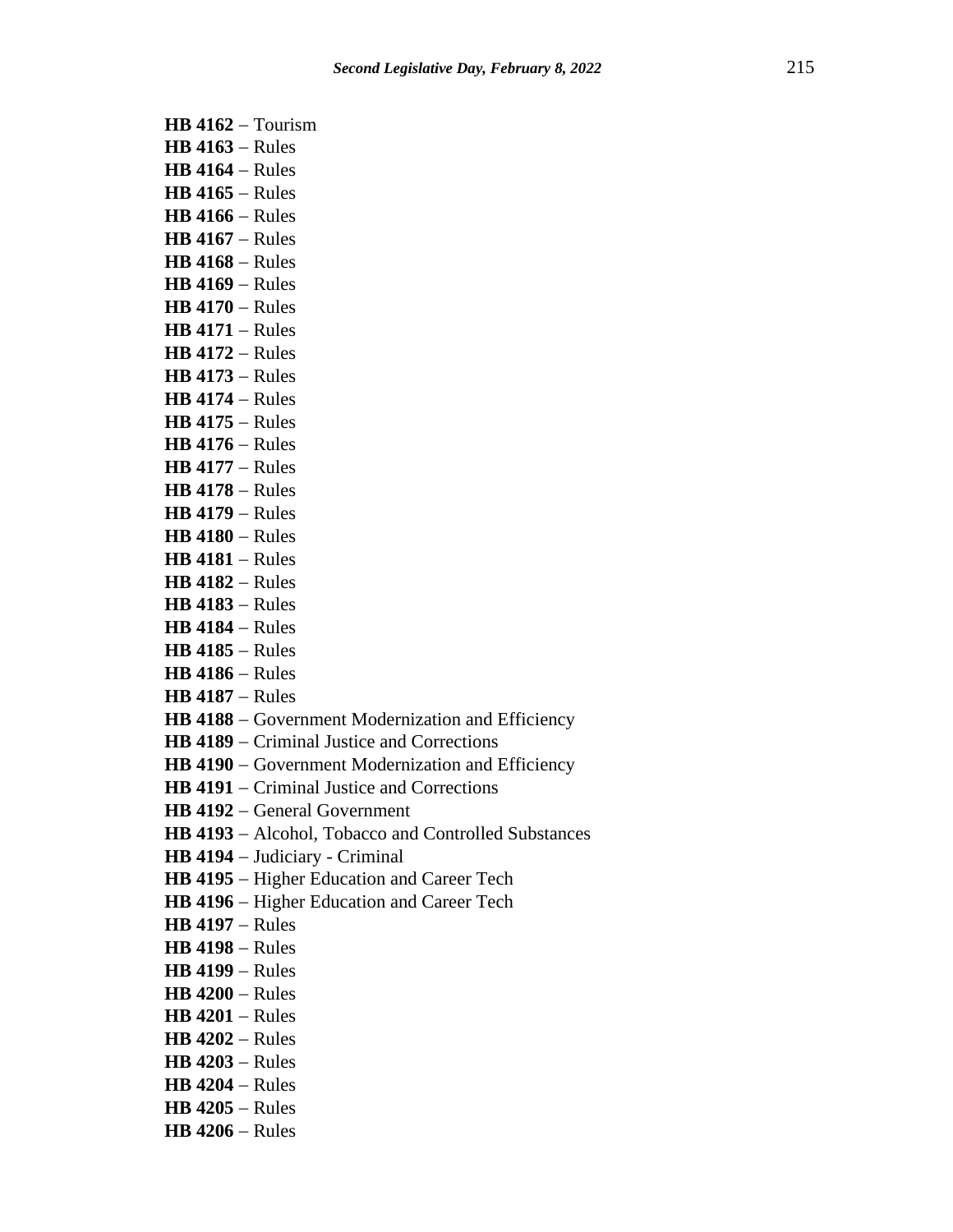| $HB$ 4207 – Rules                      |
|----------------------------------------|
| $HB$ 4208 - Rules                      |
| $HB$ 4209 – Rules                      |
| $HB$ 4210 – Rules                      |
| $HB$ 4211 – Rules                      |
| $HB$ 4212 – Rules                      |
| $HB$ 4213 – Rules                      |
| $HB$ 4214 – Rules                      |
| $HB$ 4215 – Rules                      |
| $HB$ 4216 – Rules                      |
| $HB$ 4217 – Rules                      |
| $HB$ 4218 – Rules                      |
| $HB$ 4219 – Rules                      |
| $HB$ 4220 – Rules                      |
| $HB$ 4221 – Rules                      |
| $HB$ 4222 – Rules                      |
| <b>HB 4223 - Rules</b>                 |
| $HB$ 4224 – Rules                      |
| $HB$ 4225 – Rules                      |
| $HB$ 4226 – Rules                      |
| $HB$ 4227 – Rules                      |
| $HB$ 4228 – Rules                      |
| $HB$ 4229 – Rules                      |
|                                        |
| HB 4230 - Insurance                    |
| $HB$ 4231 – Rules                      |
| $HB$ 4232 – Rules                      |
| <b>HB 4233 - Rules</b>                 |
| $HB$ 4234 – Rules                      |
| $HB$ 4235 – Rules                      |
| $HB$ 4236 - Rules                      |
| $HB$ 4237 – Rules                      |
| <b>HB 4238 - Rules</b>                 |
| <b>HB 4239 - Rules</b>                 |
| $HB$ 4240 – Rules                      |
| $HB$ 4241 – Rules                      |
| $HB$ 4242 – Rules                      |
| $HB$ 4243 – Rules                      |
| $HB$ 4244 – Rules                      |
| $HB$ 4245 – Rules                      |
| $HB$ 4246 – Rules                      |
| $HB$ 4247 – Rules                      |
| $HB$ 4248 – Rules                      |
| $HB$ 4249 – Rules                      |
| $HB$ 4250 – Rules<br>$HB$ 4251 – Rules |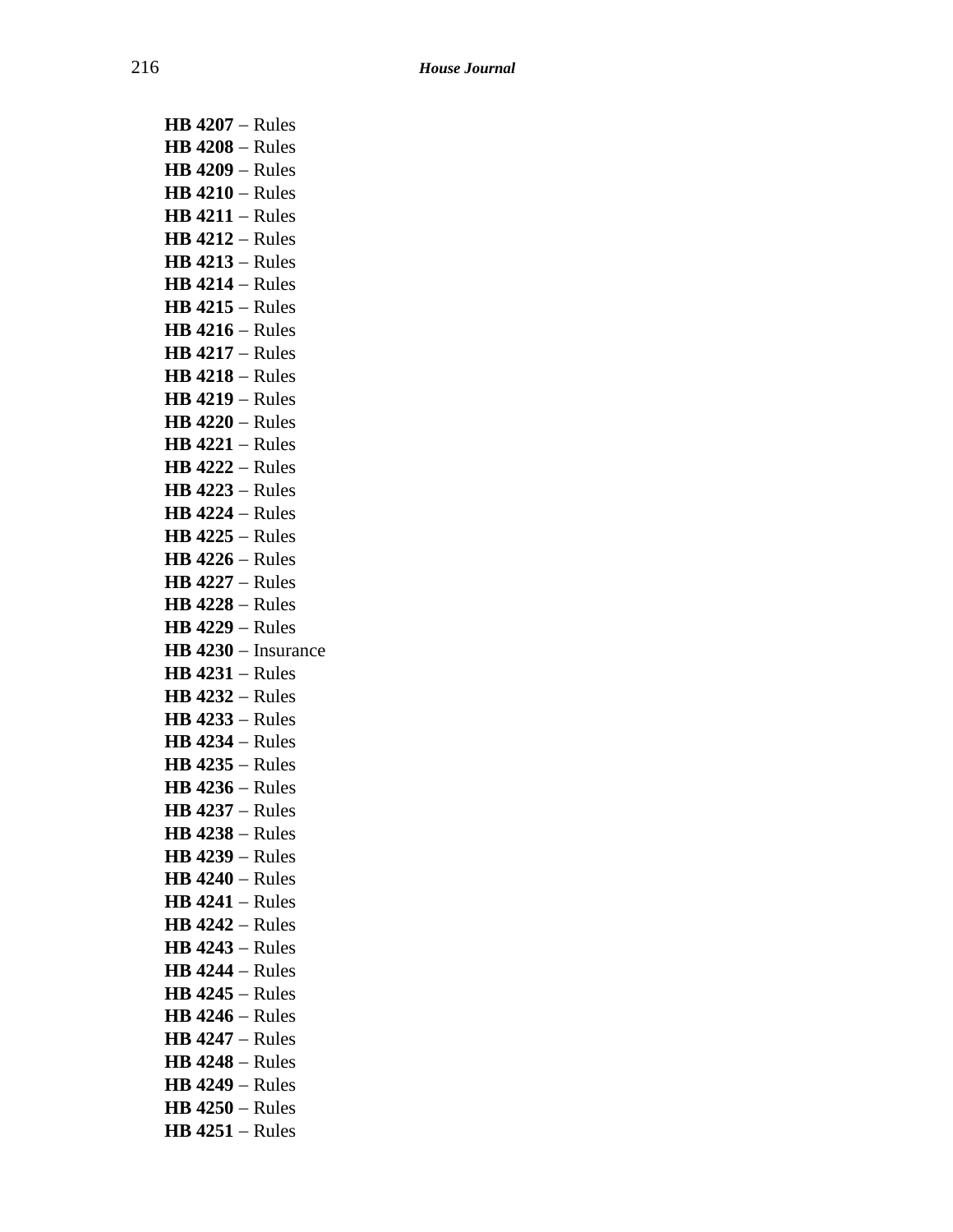**HB 4252** − Rules **HB 4253** − Rules **HB 4254** − Rules **HB 4255** − Rules **HB 4256** − Rules **HB 4257** − Rules **HB 4258** − Rules **HB 4259** − Rules **HB 4260** − Rules **HB 4261** − Rules **HB 4262** − Rules **HB 4263** − Rules **HB 4264** − Rules **HB 4265** − Rules **HB 4266** − Rules **HB 4267** − Rules **HB 4268** − Rules **HB 4269** − Rules **HB 4270** − Rules **HB 4271** − Rules **HB 4272** − Banking, Financial Services and Pensions **HB 4273** − Rules **HB 4274** − Appropriations and Budget **HB 4275** − Rules **HB 4276** − Insurance **HB 4277** − Rules **HB 4278** − Rules **HB 4279** − Insurance **HB 4280** − Rules **HB 4281** − Wildlife **HB 4282** − Rules **HB 4283** − Rules **HB 4284** − Public Safety **HB 4285** − Rules **HB 4286** − Rules **HB 4287** − Rules **HB 4288** − Rules **HB 4289** − Rules **HB 4290** − Rules **HB 4291** − Rules **HB 4292** − Rules **HB 4293** − Rules **HB 4294** − Rules **HB 4295** − Appropriations and Budget **HB 4296** − Rules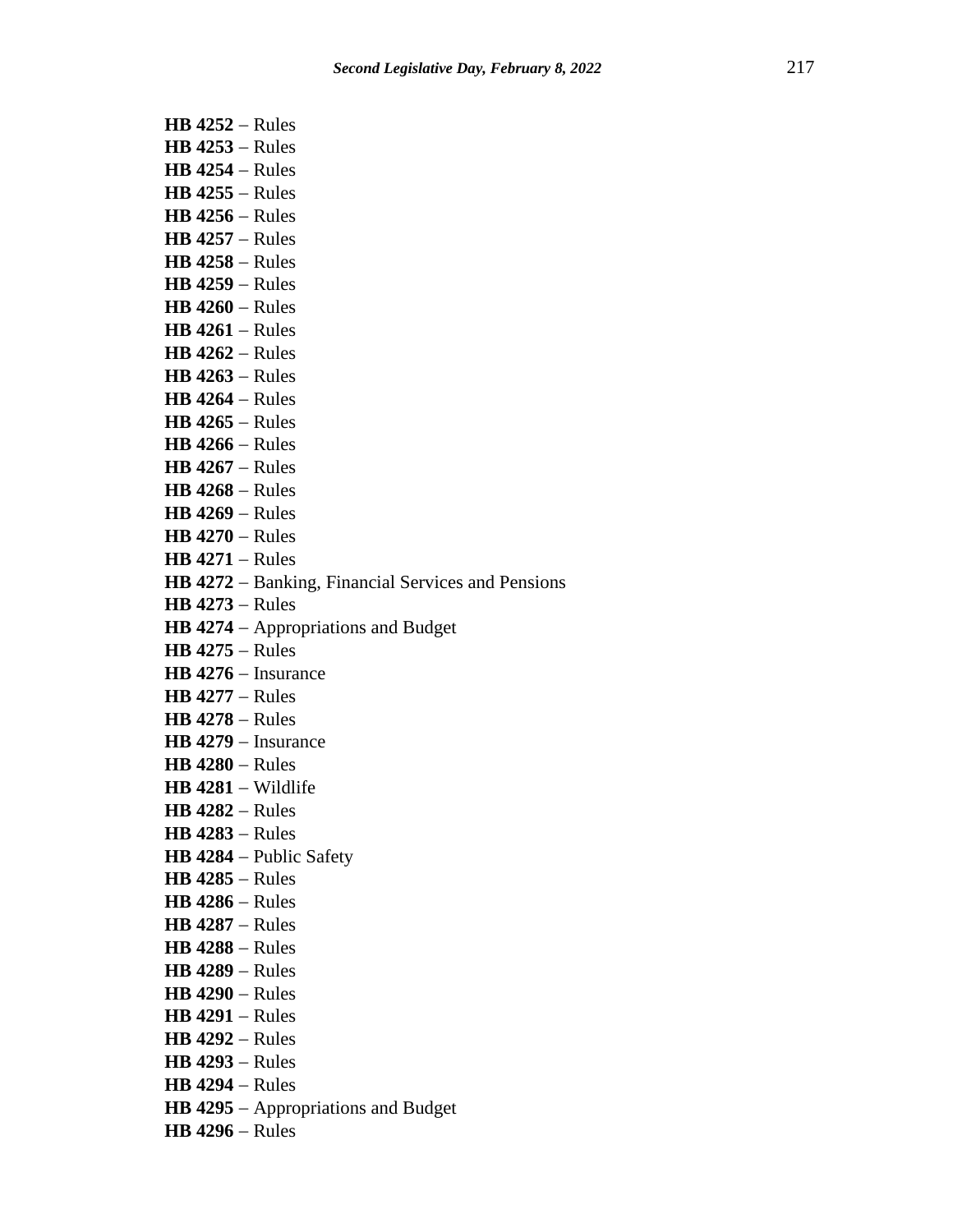**HB 4297** − Rules **HB 4298** − Rules **HB 4299** − Rules **HB 4300** − Rules **HB 4301** − Rules **HB 4302** − Appropriations and Budget **HB 4303** − Rules **HB 4304** − Rules **HB 4305** − Rules **HB 4306** − Rules **HB 4307** − Rules **HB 4308** − Rules **HB 4309** − Rules **HB 4310** − Rules **HB 4311** − Rules **HB 4312** − Rules **HB 4313** − Rules **HB 4314** − Rules **HB 4315** − Rules **HB 4316** − Public Health **HB 4317** − Common Education **HB 4318** − Common Education **HB 4319** − Rules **HB 4320** − Rules **HB 4321** − Public Health **HB 4322** − Public Health **HB 4323** − Rules **HB 4324** − Rules **HB 4325** − Rules **HB 4326** − Rules **HB 4327** − Public Health **HB 4328** − Common Education **HB 4329** − Rules **HB 4330** − Rules **HB 4331** − Rules **HB 4332** − Rules **HB 4333** − Rules **HB 4334** − Rules **HB 4335** − Rules **HB 4336** − Rules **HB 4337** − Rules **HB 4338** − Rules **HB 4339** − Rules **HB 4340** − Rules **HB 4341** − Rules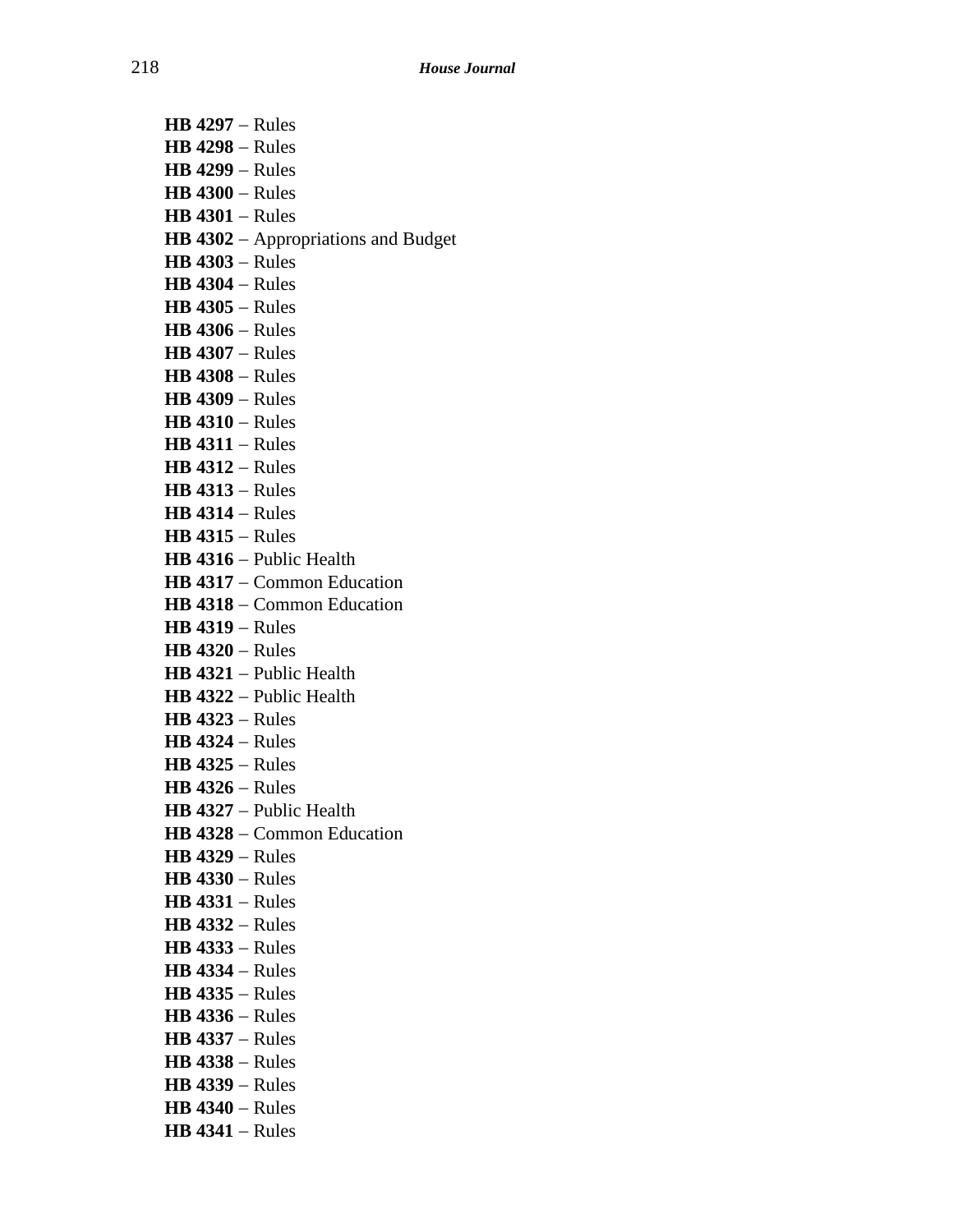- **HB 4342** − Rules
- **HB 4343** − Rules
- **HB 4344** − Rules
- **HB 4345** − Rules
- **HB 4346** − Rules
- **HB 4347** − Rules
- **HB 4348** − Rules
- **HB 4349** − Rules
- **HB 4350** − Banking, Financial Services and Pensions
- **HB 4351** − Banking, Financial Services and Pensions
- **HB 4352** − Rules
- **HB 4353** − Rules
- **HB 4354** − Appropriations and Budget
- **HB 4355** − Rules
- **HB 4356** − Business and Commerce
- **HB 4357** − Rules
- **HB 4358** − Rules
- **HB 4359** − Rules
- **HB 4360** − Rules
- **HB 4361** − Rules
- **HB 4362** − Rules
- **HB 4363** − Rules
- **HB 4364** − Rules
- **HB 4365** − Rules
- **HB 4366** − Rules
- **HB 4367** − Rules
- **HB 4368** − Rules
- **HB 4369** − Rules
- **HB 4370** − Common Education
- **HB 4371** − Judiciary Civil
- **HB 4372** − Transportation
- **HB 4373** − Judiciary Criminal
- **HB 4374** − Judiciary Criminal
- **HB 4375** − Judiciary Criminal
- **HB 4376** − Judiciary Criminal
- **HB 4377** − Judiciary Criminal
- **HB 4378** − Rules
- **HB 4379** − Rules
- **HB 4380** − Rules
- **HB 4381** − Rules
- **HB 4382** − Rules
- **HB 4383** − Rules
- **HB 4384** − Rules
- **HB 4385** − Rules
- **HB 4386** − Rules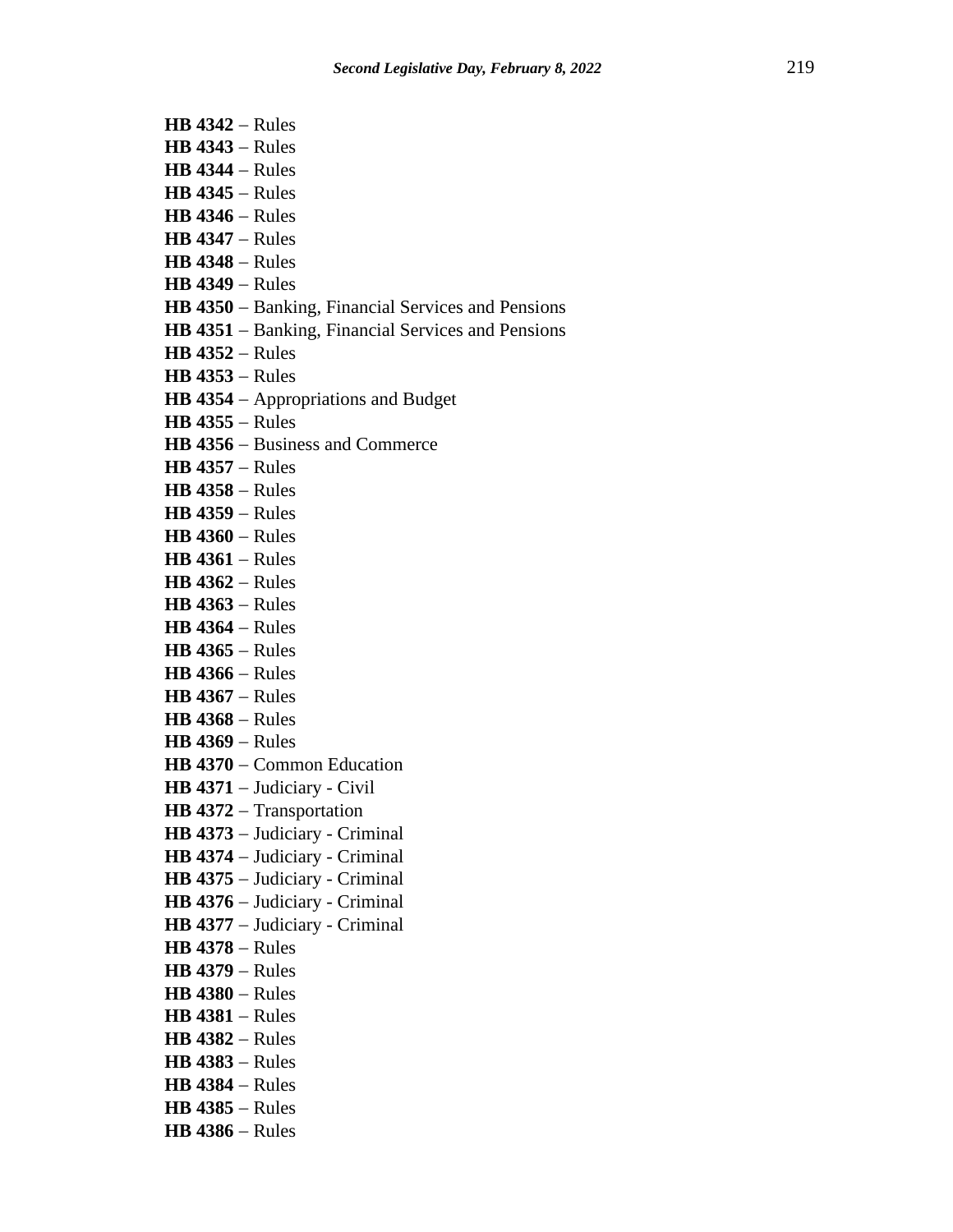- **HB 4387** − Common Education
- **HB 4388** − Appropriations and Budget
- **HB 4389** − Common Education
- **HB 4390** − Common Education
- **HB 4391** − Rules
- **HB 4392** − Common Education
- **HB 4393** − Common Education
- **HB 4394** − Rules
- **HB 4395** − Rules
- **HB 4396** − Public Health
- **HB 4397** − Appropriations and Budget
- **HB 4398** − Rules
- **HB 4399** − Rules
- **HB 4400** − Appropriations and Budget
- **HB 4401** − Rules
- **HB 4402** − Rules
- **HB 4403** − Rules
- **HB 4404** − Rules
- **HB 4405** − Rules
- **HB 4406** − Rules
- **HB 4407** − Rules
- **HB 4408** − Rules
- **HB 4409** − Common Education
- **HB 4410** − Agriculture and Rural Development
- **HB 4411** − Alcohol, Tobacco and Controlled Substances
- **HB 4412** − Appropriations and Budget
- **HB 4413** − Utilities
- **HB 4414** − Utilities
- **HB 4415** − Utilities
- **HB 4416** − Alcohol, Tobacco and Controlled Substances
- **HB 4417** − Rules
- **HB 4418** − Rules
- **HB 4419** − Rules
- **HB 4420** − Rules
- **HB 4421** − Rules
- **HB 4422** − Rules
- **HB 4423** − Rules
- **HB 4424** − Rules
- **HB 4425** − Rules
- **HB 4426** − Rules
- **HB 4427** − Rules
- **HB 4428** − Rules
- **HB 4429** − Rules
- **HB 4430** − Rules
- **HJR 1047** − Rules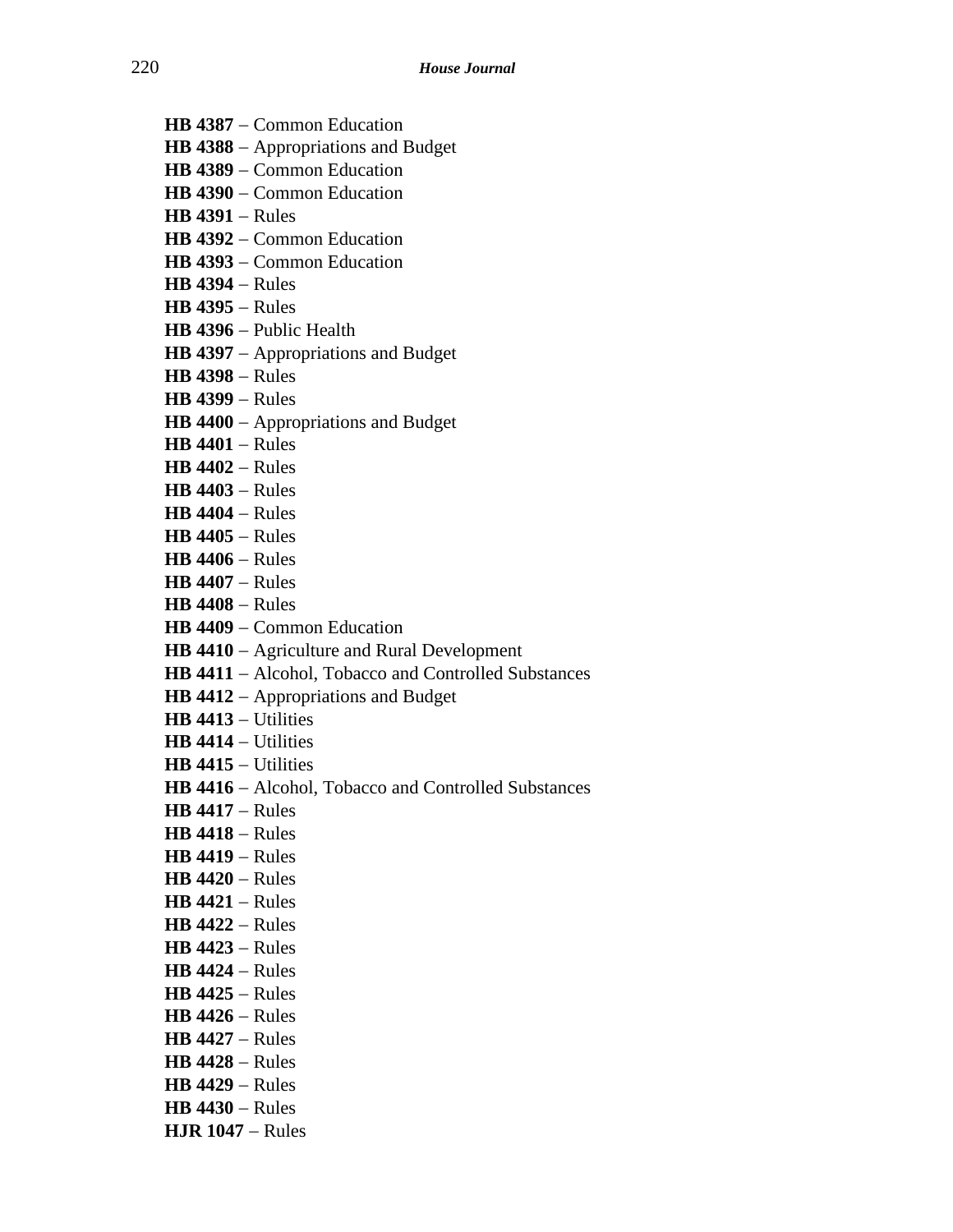| <b>HJR 1048 - Rules</b> |
|-------------------------|
| $HJR$ 1049 – Rules      |
| $HJR$ 1050 – Rules      |
| $HJR$ 1051 – Rules      |
| $HJR$ 1052 – Rules      |
| $HJR$ 1053 – Rules      |
| $HJR$ 1054 – Rules      |
| <b>HJR 1055 – Rules</b> |
| $HJR$ 1056 – Rules      |
| $HJR$ 1057 – Rules      |
| $HJR$ 1058 – Rules      |
| <b>HJR 1059 – Rules</b> |
| $HJR$ 1060 – Rules      |
| <b>HJR 1061 – Rules</b> |
| $HJR$ 1062 – Rules      |
| $HJR$ 1063 – Rules      |
| <b>HJR 1064 –</b> Rules |

#### **STANDING COMMITTEE CHANGES**

Speaker McCall announced the following appointments:

February 8, 2022 – Representative Martinez appointed as Vice-Chair, replacing Speaker Pro Tempore Hilbert, and Representative O'Donnell appointed as a Member, replacing Representative Martinez, of the Appropriations and Budget Committee. (House Rule 1.8c)

February 8, 2022 – Representative Stinson appointed as Vice-Chair of the Appropriations and Budget Transportation Subcommittee. (House Rule 1.8c)

February 8, 2022 – Representative Roberts (Sean) appointed Chair Emeritus, Representative Luttrell appointed Chair and Representative May appointed Vice-Chair, replacing Representative Luttrell, of the Appropriations and Budget Select Agencies Subcommittee. (House Rule 1.8c)

February 8, 2022 – Representative O'Donnell appointed as a Member, replacing Speaker Pro Tempore Hilbert, of the Alcohol, Tobacco and Controlled Substances Committee. (House Rule 1.8c)

February 8, 2022 – Representative O'Donnell appointed as a Member, replacing Speaker Pro Tempore Hilbert, of the Banking, Financial Services and Pensions Committee. (House Rule 1.8c)

February 8, 2022 – Representative Hilbert removed as a Member of the Common Education Committee. (House Rule 1.8c)